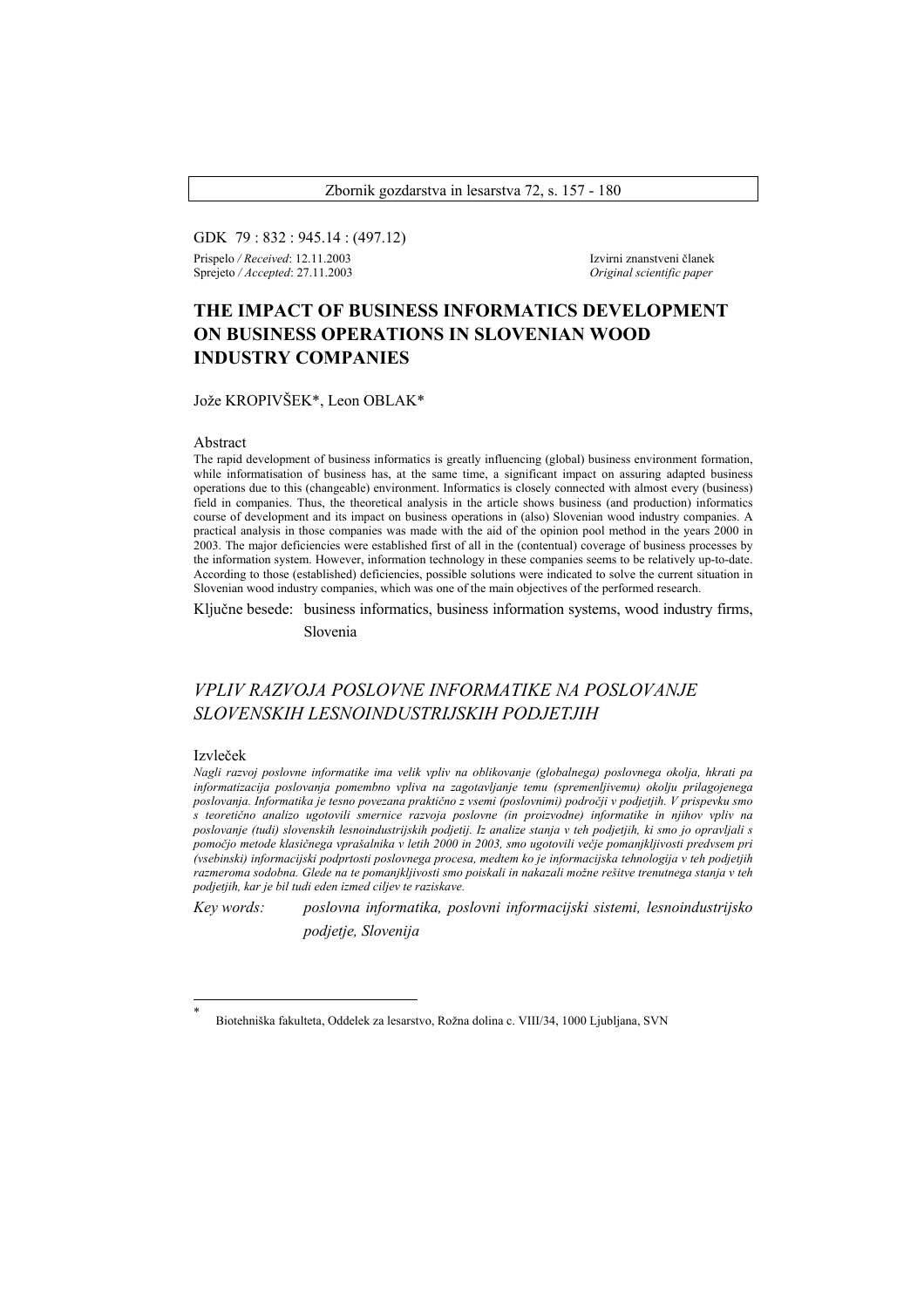*158 Zbornik gozdarstva in lesarstva, 72* 

# **VSEBINA CONTENTS**

| $\mathbf{1}$     |                          |  |
|------------------|--------------------------|--|
|                  | <b>UVOD</b>              |  |
| $\overline{2}$   |                          |  |
|                  | <b>HIPOTEZE IN CILJI</b> |  |
| 3                |                          |  |
|                  | <b>METODA DELA</b>       |  |
| $\boldsymbol{4}$ |                          |  |
|                  | REZULTATI IN RAZPRAVA    |  |
| 5                |                          |  |
|                  | ZAKLJUČNA DISKUSIJA      |  |
| 6                |                          |  |
|                  | ZAKLJUČKI                |  |
| 7                |                          |  |
| 8                |                          |  |
|                  | <b>VIRI</b>              |  |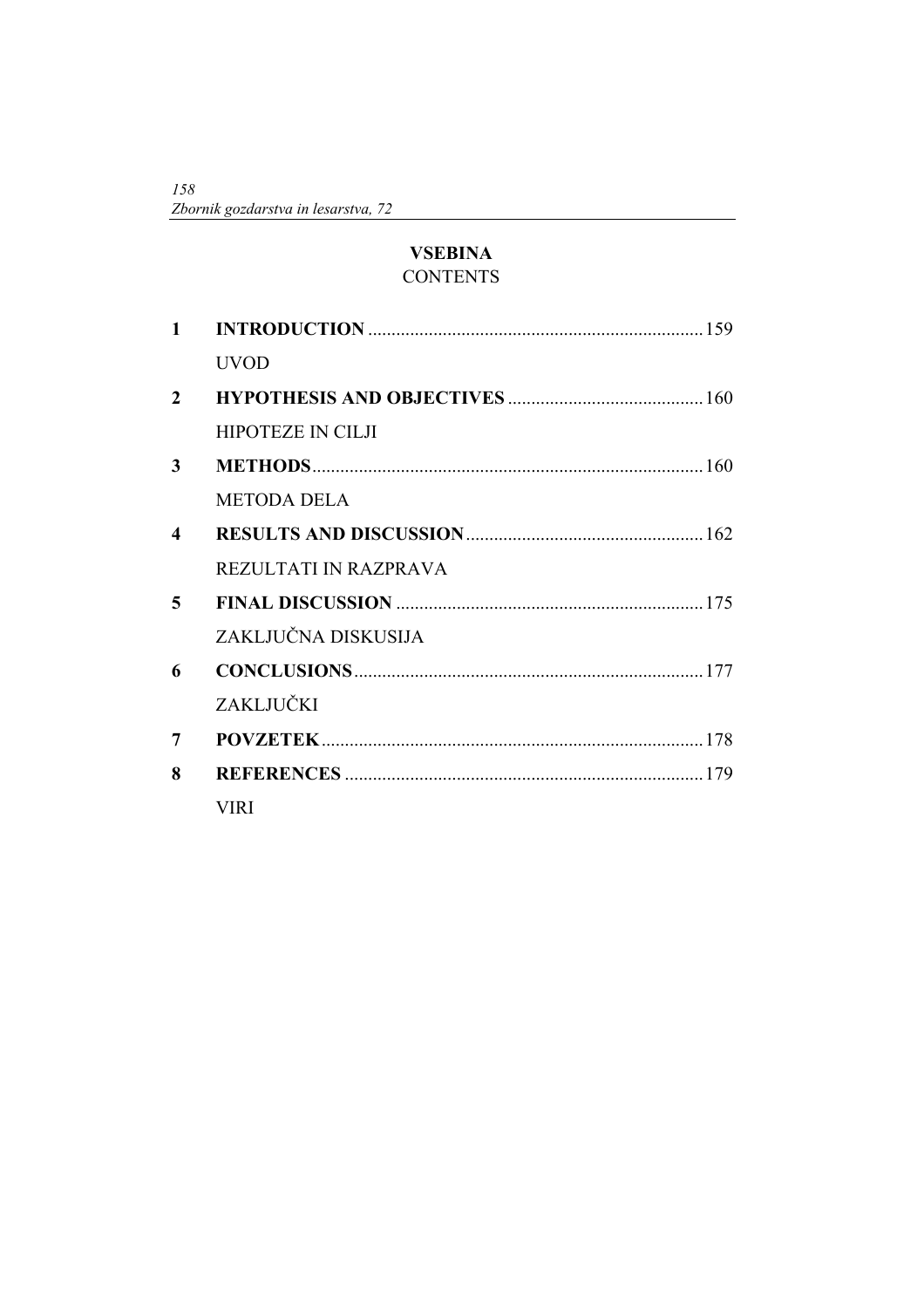# **1 INTRODUCTION**  UVOD

Although globalisation and the formation of information society as such, and particularly globalisation of business environment, has been around for a number of years, its importance has experienced a dramatic increase in the last few years, especially due to the fast development of informatics. Contemporary technological achievements in the field of information and communication technology (IcT) offer entirely new opportunities to the globalisation process. What needs to be mentioned here is especially the development of data support medium, computer networks, securing of data transfer, fast information processing and the transfer of data to users, effective support in decisionmaking, computer exchange of data, etc. Due to these achievements and the rapid growth of the Internet used for business, globalisation is acquiring a new meaning in the business world. Many emphasise the achievement of undoing the distances as one of the most important transformations of all times (ZAHRA, 1998). Information technology with the Internet is merely the technological basis of global operation. If we want a company, which otherwise uses state-of-the-art information technology, to really work globally, this technology needs to be harmonised with its organisation and strategy.

Informatisation of business is not equally important for all companies and its contents differ among companies themselves. Consequently, the state and the goals of informatisation among companies are different to a certain extent. There are, however, certain characteristics of groups of similar companies, e.g. wood industry firms. Therefore, the article will discuss the theoretical and practical aspects of manufacturing wood industry companies. Some previous analyses have determined that these companies do not have suitable business informatics if this was to be the fundamental basis for a faster, clearer and more effective global business operation. The existent state of informatics in many cases does not enable introduction of e.g. suitable manufacturing information systems into the processes of production management; in other words, it often does not enable even use of the basic (information) tools of business operation.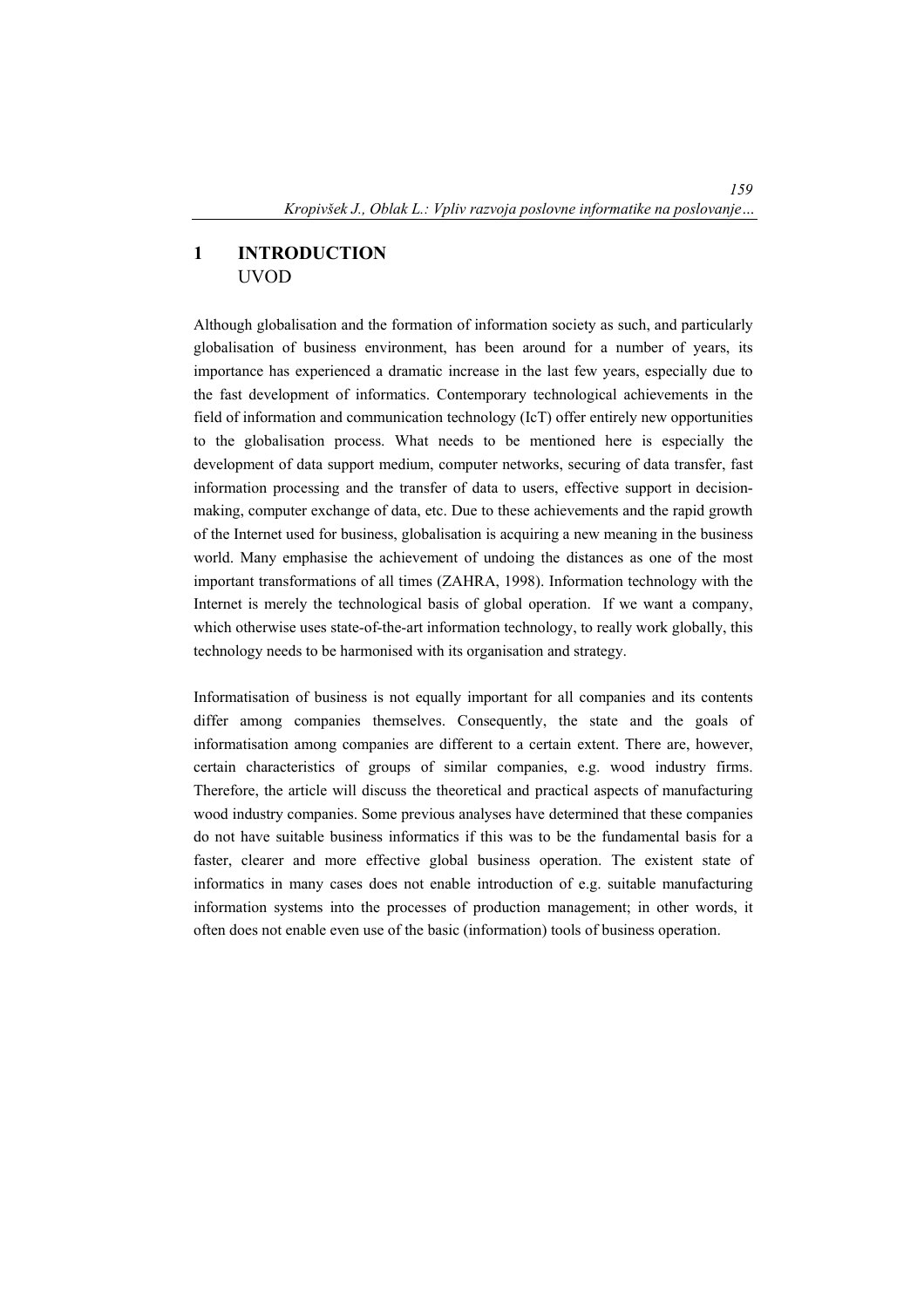# **2 HYPOTHESIS AND OBJECTIVES**  HIPOTEZE IN CILJI

As already mentioned, business informatics has a great influence on the development of (global) business environment. From this we can infer that the development of business informatics bears great weight also on the development of individual companies. Therefore, the article will check and prove three theses with a theoretical analysis: (1) that informatics has a great influence on assuring environment adjusted and successful business operation, and that this influence is specific for (Slovenian) wood industry companies; (2) that Slovenian wood industry companies are ill-prepared for the globalisation processes, and here we will ascertain the differences between the theoretical analysis of the influence of informatisation of business on business success and the actual state of informatisation of business in wood industry companies; (3) that there are very small differences among Slovenian wood industry companies at the informatisation of business level. Proving the last thesis will base on the performed analyses of the state of Slovenian wood industry companies, and at the same time we will derive from the institutional organisation theory.

The aim of the research was:

- to study current trends and changes in the field of business informatics,
- to determine and analyse the state of informatics in Slovenian wood industry companies, and
- on the basis of the established inconsistencies to form a proposal of changes in the field of business informatics in these companies at model level.

## **3 METHODS**  METODA DELA

## **3.1 THE COURSE OF THE RESEARCH**  POTEK RAZISKAVE

The research was performed at several consecutive and separate levels. The first level included examination of the references available from the field of business informatics in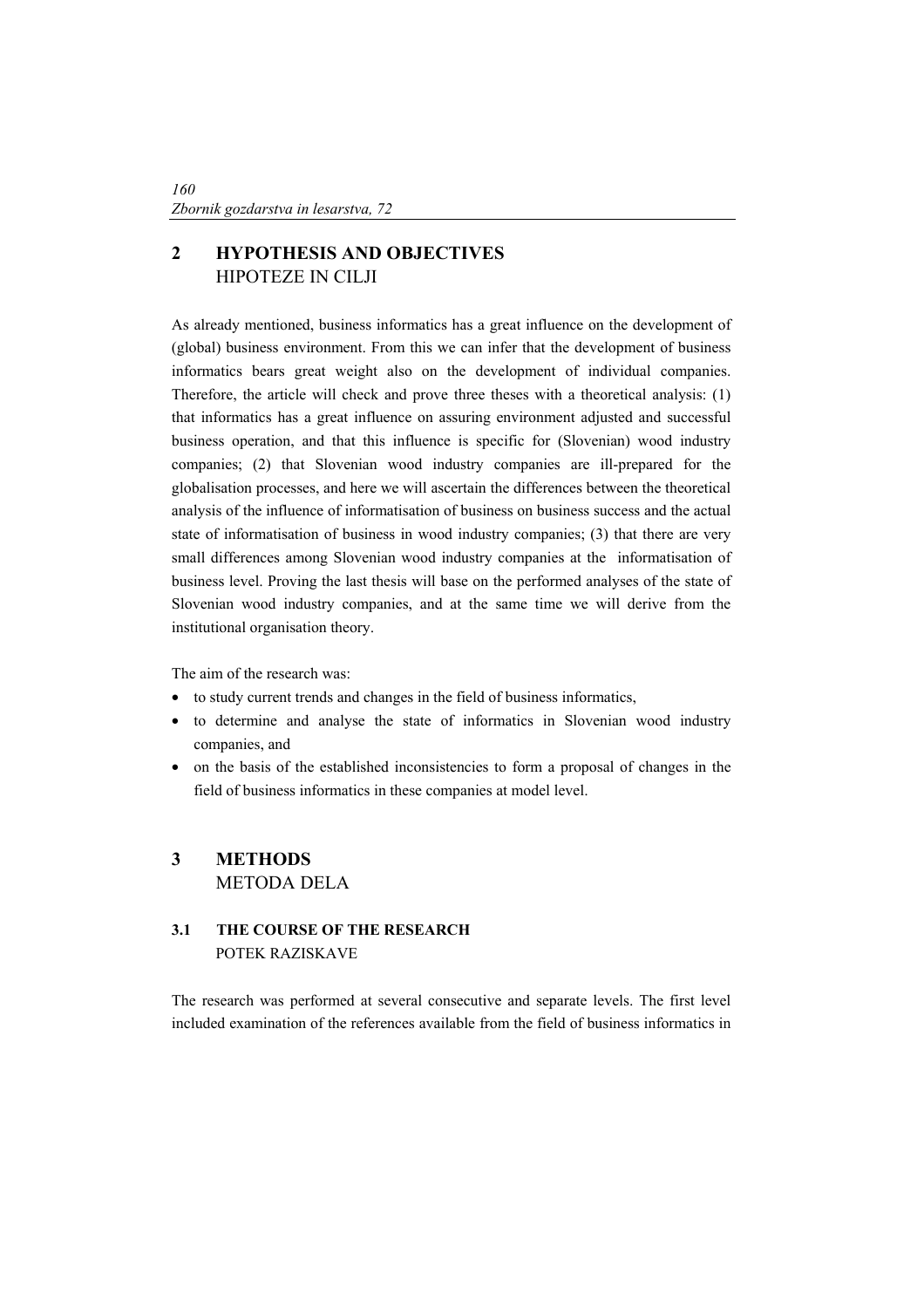periodical press, professional and scientific publications (publications of researches, books) and Internet sites. The purpose of this level of research was to acquire information about the state and trends in the field of information and communication technology, its influence on (global) business environment, and together with that on organisation and operation of companies, and about current approaches in informatisation of business.

At the second level, we assessed the state of business informatics in Slovenian (wood industry) companies by first checking the attainable data. For the concrete analysis of the state in Slovenian wood industry companies, we made use of two approaches: the approach of using an opinion pool method and the approach of conducting a personal survey.

### **3.2 IMPLEMENTATION OF THE PRACTICAL PART OF THE RESEARCH**  IZVEDBA PRAKTIČNEGA DELA RAZISKAVE

With the opinion pool method, we were establishing the state of business informatics, information technology and information systems (as organisational characteristics) in wood industry companies. Assessment was made twice in the period of three years. In the year 2000, the analysis was carried out with a written questionnaire, sent by regular mail to Slovenian wood industry companies. For completing estimations, gained by processing 42 returned and completed questionnaires, a more thorough analysis of the state and critical assessment of business informatics in several Slovenian wood industry companies were carried out (partly with applicable and partly with research projects). For these analyses we mostly used the method of personal survey. In 2003 we performed a similar analysis with the aid of a questionnaire in electronic form, sent directly to E-mail addresses of the people responsible for informatics in Slovenian wood industry companies. In processing the data from the returned questionnaires, we were able to establish absolute values of the acquired answers as well as relative changes among the estimations. The sample included small, medium and large companies, but no influence of the company size on the estimations was determined; wherever there were important changes in estimations, we dealt with them accordingly. All the studied companies were manufacturing companies, mostly dealing with furniture production. For this reason, the influence of activity was negligible and was not included in the information processing.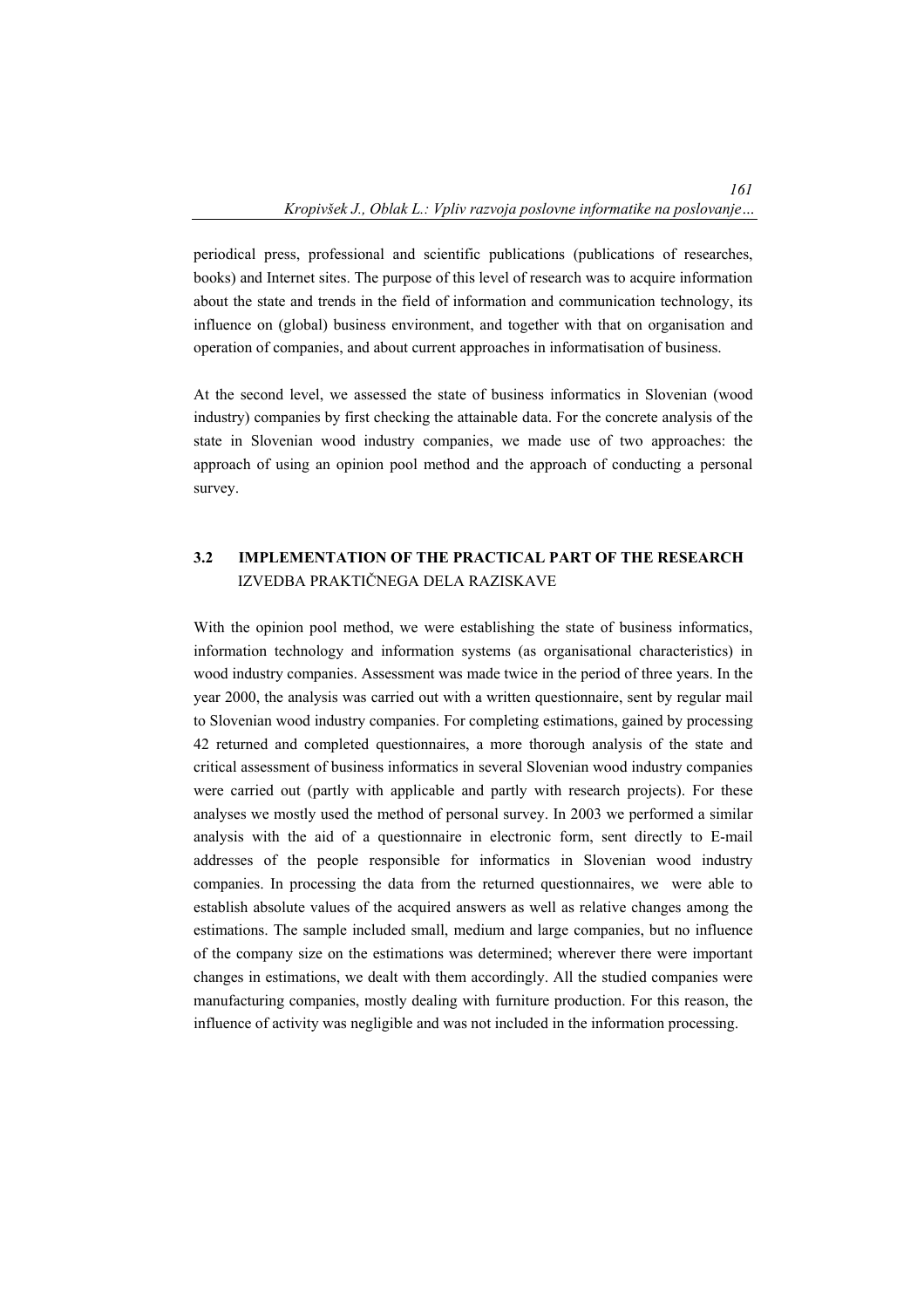# **4 RESULTS AND DISCUSSION**  REZULTATI IN RAZPRAVA

**4.1 THEORETICAL ANALYSIS OF CHANGES IN BUSINESS INFORMATICS**  TEORETIČNA OBDELAVA SPEMEMB NA PODROČJU POSLOVNE INFORMATIKE

### **4.1.1 Informatics and globalisation of business environment**

Informatika in globalizacija poslovnega okolja

The rapid change of business environment and its globalisation are causing an increase in market opportunities, business chances as well as in risks. With the process of globalisation, key characteristics of business operation are changing, too. The old way of business, based on a standard market, is no longer possible for modern companies operating on the global market. The global market and the global business environment are bringing about the existence of new economy. This is based on speed, adjustability and creativity. Constant change is no longer an exception but a rule. Companies have to realise and understand in the greatest possible extend the (mentioned) changes going on in the environment, both local and global. They also need to find the possibilities of adjusting to changes. The rapid development and enforcement of information and communication technology (IcT) and its services (electronic business, virtual markets, etc.) is doubtlessly having a strong influence on the development of global business environment. This technology is greatly influencing the organisation of companies (technological and information support to both organisational and business functions) as well and with that the adaptability and adjustment of business to the changed market conditions. Moreover, informatics is having a great influence on the quality and up-todate decision-making, and on performing of marketing activities. This is making informatics in companies of strategic importance.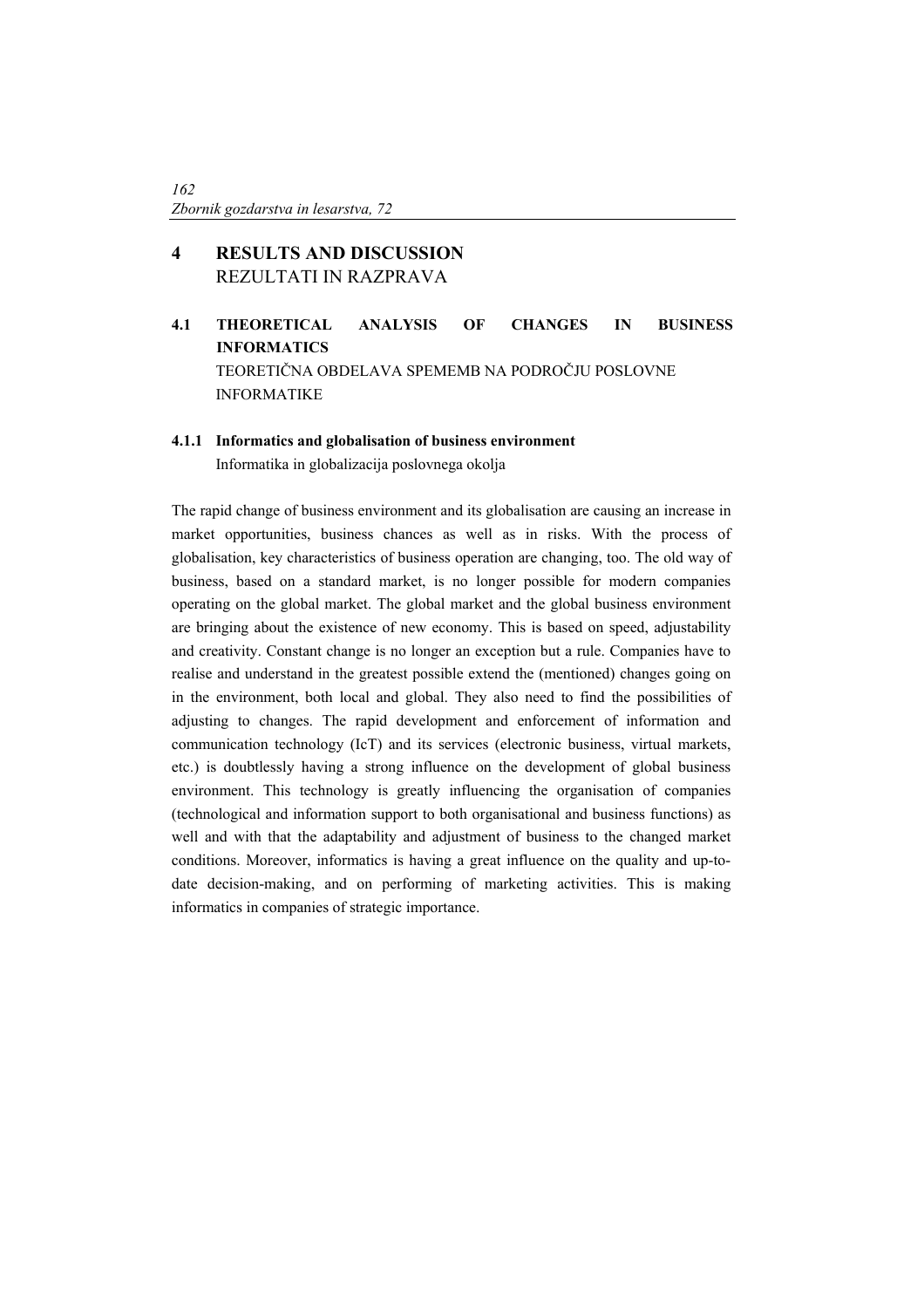#### **4.1.2 The influence of business informatics on business fields in companies**

Vpliv poslovne informatike na poslovna področja v podjetjih

As already established, informatics is having a great influence on all business and organisational fields. This makes it indispensable for forming contemporary, more adjustable organisational structures. A dynamic network and a virtual organisational structure are, for instance, enabled exclusively with the use of modern IcT. Needs for such company organisation arise when a company faces an overdemanding task. Linking of companies can be temporary or more permanent, depending on the aim of the association. Such an aim can be producing a more complex product or service or performing a certain project. Companies can organise partner relations not based only on the market but also on co-operation and trust with outsourcing (ROZMAN, 2000). This form of organisation enables putting together the so-called virtual teams and thus to gain much more knowledge in a certain project than would be possible in other structure forms without additional employment. As opposed to "conventional" teams, virtual teams work without space, time and organisational limitations in ways enabled by current telecommunication technology (LIPNACK/STAMPS, 1997).

The current information tools offer effective support in dealing with employees and their capabilities, in that they enable building effective human resource information systems (HRIS) for dealing with employees and their capabilities. Other than that, it creates new demands for employee education. Employees need to acquire new knowledge for using the current information technology and new information tools. HRIS are getting more and more important in practice especially because of their advantages in the sense of lowering administration costs, more effective control of the company employees, improvement in planning and additional education of employees with the method of decision support, better control of individuals (their behaviour), an improved system of communication among employees, etc. (BOUDREAU, 1993).

Modern information technology and its business use are greatly interfering with the field of organisational culture of companies. The biggest changes can be observed in norms and work rules as well as in ways of mutual co-operation among employees and outsourcers. What also changes is the social aspect of work, where the most important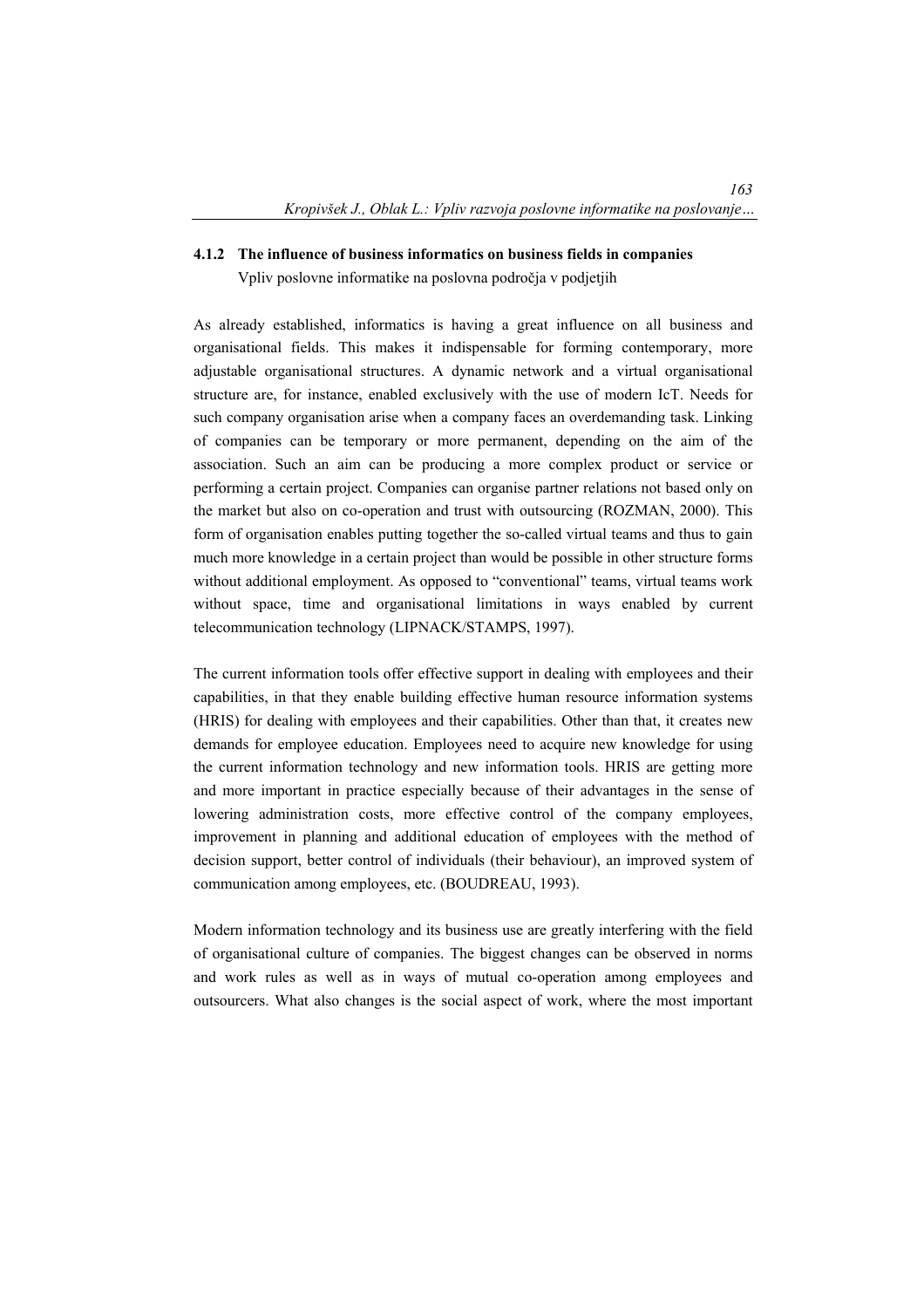place goes to humanisation of work and education of employees in the use of modern (information) tools.

Informatics and especially Internet services are having a great influence on marketing. KOMENAR (1996) states the following advantages of the Internet use in marketing on the global market: efficient communication abilities, active user hinterland, cost favourable promotion, marketing and distribution, and open access to globally divided multimedia information sources. Besides this, the same author ascertains that a company using the Internet (especially the web services) can reach great results in lowering the costs of printing advertising messages about products and services, in increasing the company image, in promotion of products and servicing, and in outside and inside communication.

### **4.1.3 Informatisation of business with emphasis on informatisation of production processes**

Informatizacija poslovanja s poudarkom na informatizaciji proizvodnje

Globalisation of the business environment and with that an increased significance of (looking for and) developing competitive advantages, are demanding faster and more complex decisions at all levels of business, and new knowledge and employment needs are forcing companies to be faced with a demand for more and better quality data, and especially accurate, reliable and due information. A modern computer based information system has to be able to follow business processes in company and those changes in the environment that could affect its functioning and existence (KROENKE, 1992; LAUDON/LAUDON, 2000). Besides gathering, saving and processing of data and transferring the information to decision-making managers at all levels of operation (lowering the uncertainty of business), it also has the task of enabling the company as many services of electronic business as possible (technological part). The latter is namely also one of the necessary conditions for a successful performance on the global market. Due to the great significance of informatics, the actions of informatics need to be appropriate for that. In a growing number of (also Slovenian) companies, a noticeable increase of informatics can be noted as managers of informatics are usually just below the level of the chief company executives and in this way they directly co-operate in creation and enforcement of business policy and company strategy (KOVAČIČ/VINTAR, 1993).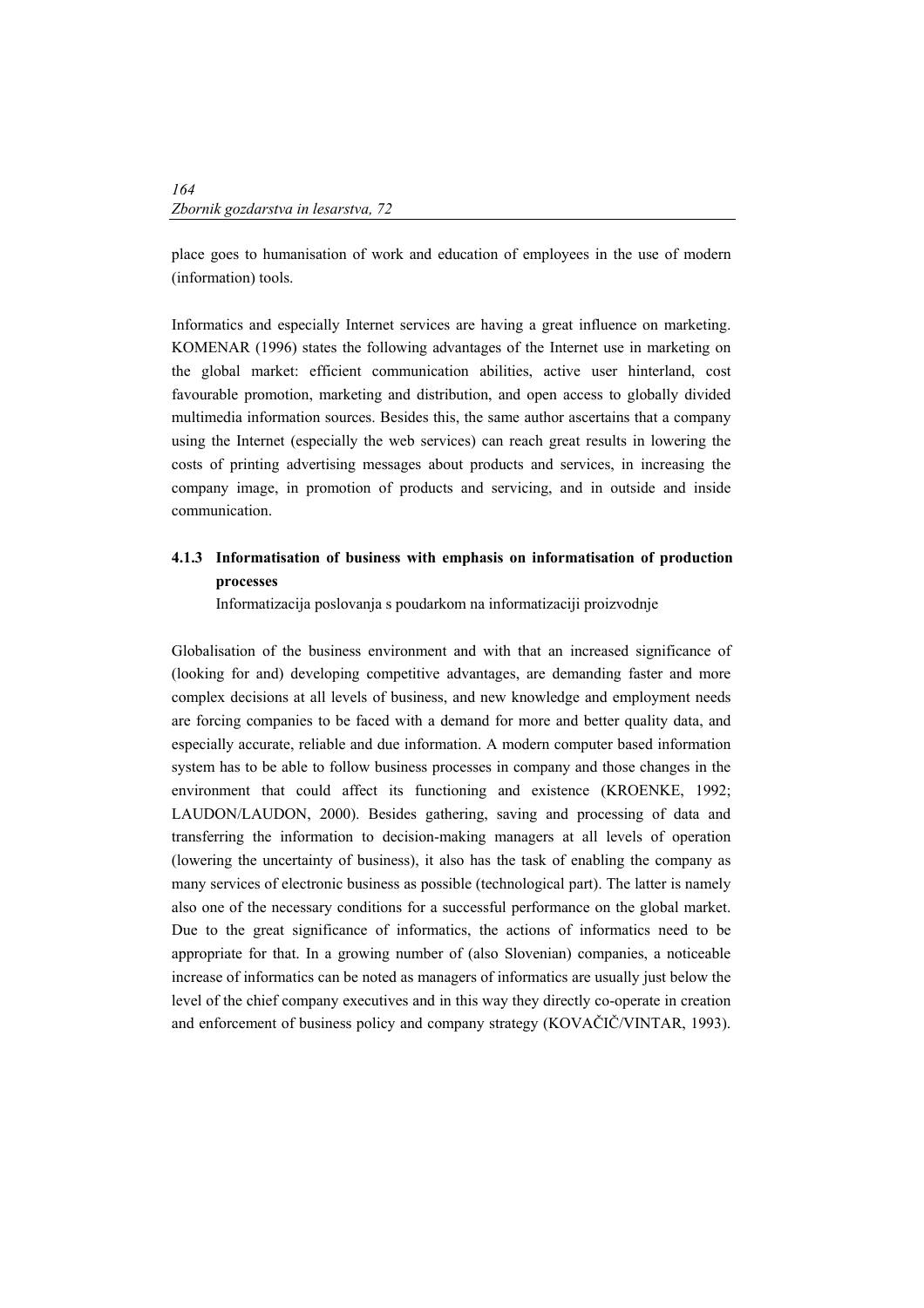Planning of informatics needs to derive from strategic planning of global information needs of the company, which reflects in the company role, aims and strategy (ROBSON, 1994).

The basic characteristics of modern information systems (IS) and directions of their development are most of all: supporting the state-of-the-art information and telecommunication technology; building IS (software) with object technology enabling their transparency and good documentation; openness and independence from computer platform; high linkage among different IS and the possibility of linking many types of IS together; high reliability, accuracy and safety of operation; low maintenance; adjustment with recent legal norms (e.g. electronic signature).

The production technology in manufacturing companies is more and more connected with business information systems and thus has a direct influence on adjustability of business operation. Settings are lately the most important characteristic of technology. For this purpose computer controlled centres (machines) are used, called CNC (Computer Numerical Control) machines. Two-way data connections and the links between production technology and business information system are the basis for constructing a system of computer-linked manufacturing (CIM – Computer Integrated Manufacturing), which from the point of view of adjustability represents the most developed form of manufacturing process operation (GRONAU, 1994).

To satisfy the goals of planning, attendance and production, such as higher quality production planning, better tracing of the production process, better use of production capabilities, better monitoring of reaching deadlines of production, etc., it is important not only to intervene in the production process organisation and its planning but also in the informatisation of this process, whose success greatly depends on the success of the production process reengineering. The production process informatisation prevents creation of information bottlenecks that have a great influence on quality and response of business, and along with that it ensures a more economical use of raw materials and their traceability though the production process.

To set up a suitable production information system, one needs adequate information technology (networking for data transfer among electronic appliances, installing suitable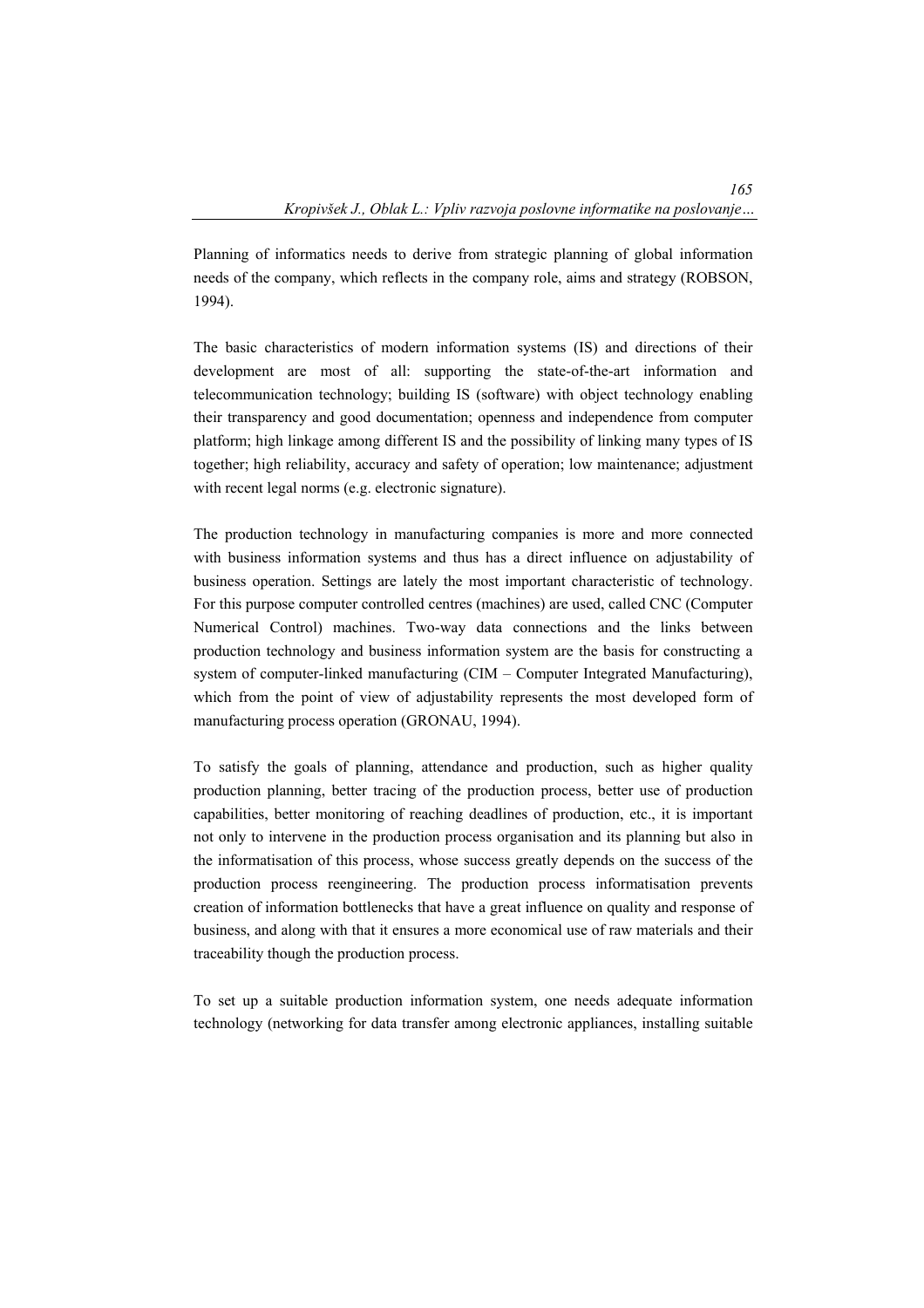technology for automatic monitoring of the current of products (e.g. technology for bar code), setting up industrial terminals for mutual communication of planning – production, etc.), where the ability of their being dustproof and resistant to blows needs to be ensured. Information support for managing the production process must be based on an integrated conceptual, programme and appliance computer platform. In architecture of such platforms, an important place is taken up by MES (Manufacturing Execution Systems), which connect transactional IS for planning and systems for controlling and supervision of physical processes running in actual time (the so-called SCADA systems). The MES system enables managing (especially tracing) of all production elements, i.e. products, material flows, quality, material, work, and consequently the expenses. With the aid of these systems, we can generate detailed schedules and identify the final ability elements. The main task of these systems is to provide users with an access to reliable information about the production operations and elements in real time, and decision-making on the basis of these.

# **4.2 RESULTS OF THE PRACTICAL RESEARCH IN SLOVENIAN WOOD INDUSTRY COMPANIES, AND DISCUSSION**  REZULTATI RAZISKAVE V SLOVENSKIH LESNOINDUSTRIJSKH PODJETJIH IN RAZPRAVA

### **4.2.1 Information infrastructure**

Informacijska infrastruktura

In studying information infrastructure, we limited ourselves to establishing the state of computer networks and the number of personal computers per employee in wood industry companies. In the 2003 survey, we ascertained that all questioned companies had computers connected to the computer network, which is a real step forward compared to the year 2000 when almost 20% of the surveyed companies admitted to not having a computer network. The majority of the companies in that use the architecture of a network adjusted to the needs of information systems made to work in the client / server way. In 2003 we also determined that companies had a very low number of computers that were not connected to the network (approximately 3%). And we need to emphasise that in more than 80% of the companies there are no unconnected computers!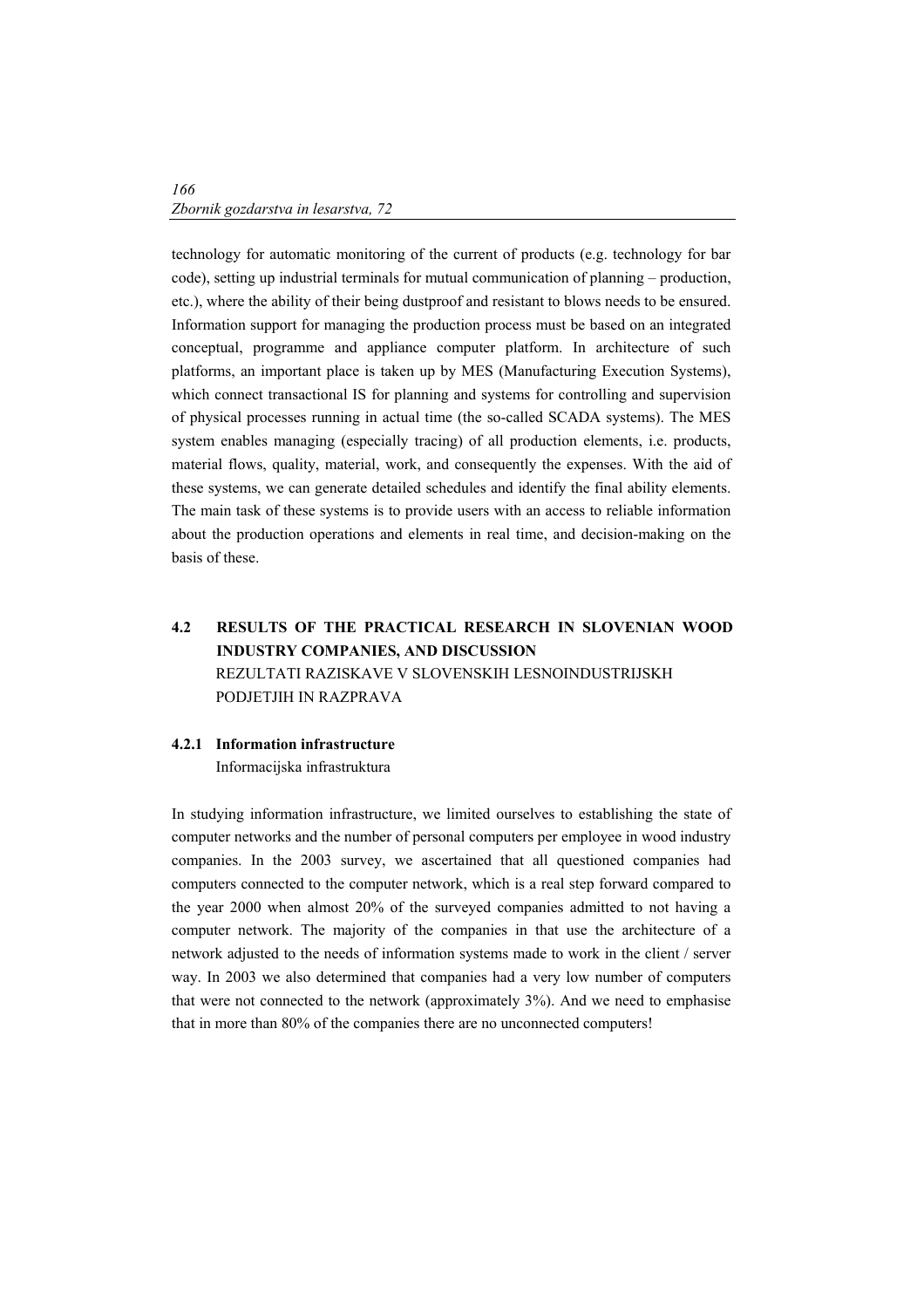The most widely spread network operation system is still Windows NT (NT technology, so also 2000, XP,…) as it is used by almost 65% of the wood industry companies. The rest use Novell Network  $(\sim 25\%)$  and some versions of Unix, as well as Linux. The interesting thing is that the data has not changed dramatically in this field and neither has the average number of computers per employee. In considering all the employees, this number was 0.21 computers/employee, where the smallest value was 0.07. With such a number we cannot talk about a state-of-the-art computer equipment, but what needs to be stressed here is that this is mostly about manufacturing companies, therefore this state is understandable. On the other hand, if we look at the number of computers per only nonmanufacturing employees, we can say that equipment is very good as it reaches the value of 0.89 computers/employee. Both findings are in accordance with the results of some other surveys (Research of Internet in Slovenia (RIS); Republic of Slovenia: Statistical yearbook) that deal with all Slovenian companies.

On the basis of the survey finding, we can conclude that the state of the information infrastructure in wood industry companies is good. Therefore, the (technological) foundation of the development of business informatics is ensured. However, due to fast development of information technology, companies need to continue technological updating, and investment in information technology has to be strategically planned and adapted to the needs of the business operation process for them to be effectively used.

#### **4.2.2 Business information systems**

Poslovni informacijski sistemi

The average age of the purchased (with no development of their own) business information systems in wood industry companies has fallen from 3.6 years in the year 2000 to 3.27 years in 2003, which definitely is a very encouraging data. However, the oldest information systems are way over 10 years old, the newest less than a year.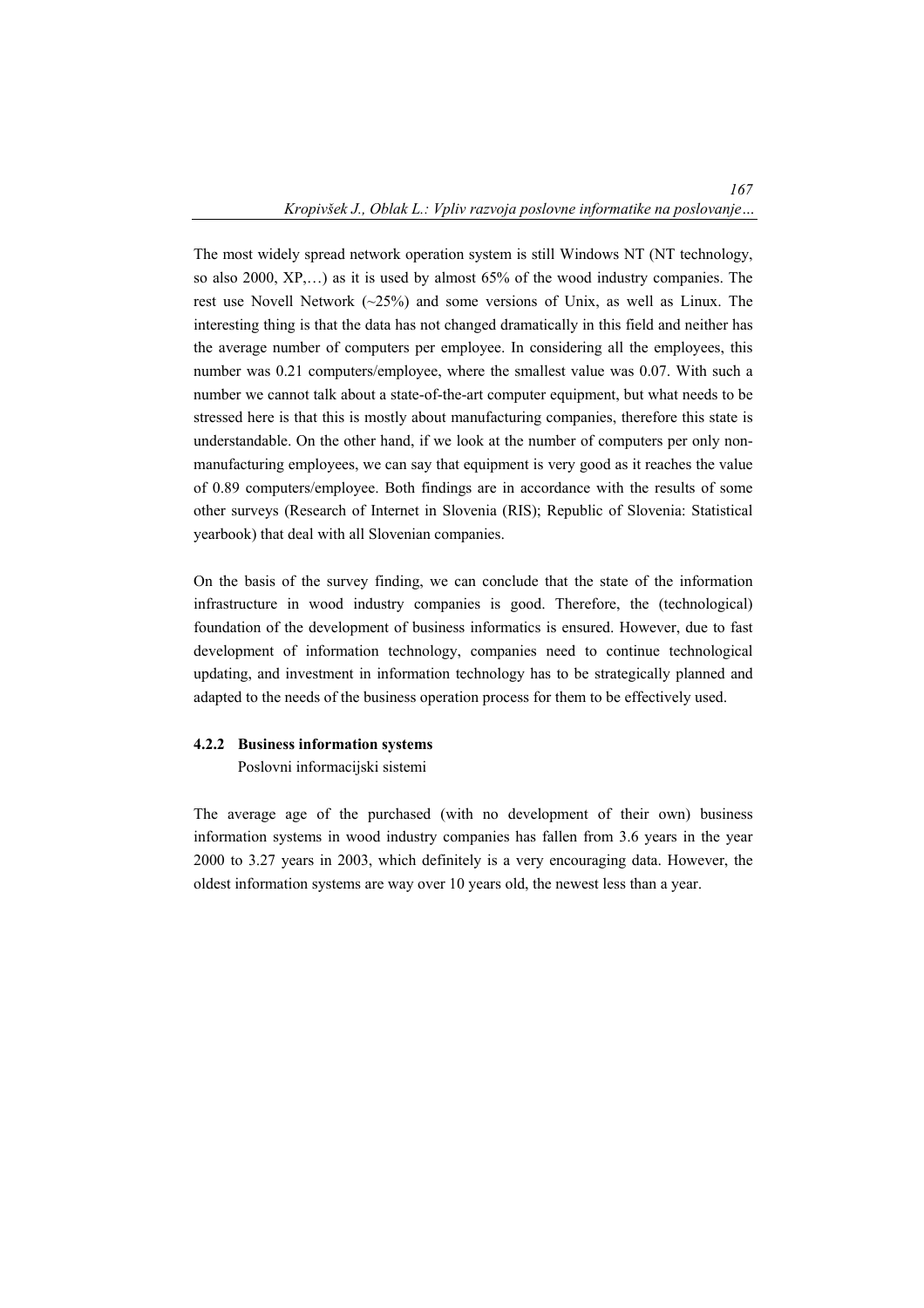

Legend / legenda:

- up to 3 years / *do 3 leta* - more than 3, up to 5 years / *več kot 3, do 5 let* - more than 5 years / *več kot 5 let*

- Figure 1: Age of information systems in years 2000 and 2003 (in Slovenian woodindustry companies)
- *Slika 1: Starost informacijskih sistemov v letih 2000 in 2003 (v slovenskih lesnoindustrijskih podjetjih)*

The structure has changed relatively, too (see Figure 1), as the ratio of information systems older than 5 years has been reduced. The ratio that has increased the most is that of systems between the ages of 3 and 5. These data show the trend of information systems modernisation that has lately been present in wood industry as well.

With business information systems, it is extremely important that they support at least the strategically important business fields in companies. From Figure 2 it is evident that the two by far most covered fields from the point of view of informatics are the fields of finance and accountancy, and the field of bookkeeping. This coverage has on the one hand been dictated by the state with its regulations; on the other hand, the manufacturers of software and information systems find it easiest to support this part of operation especially due to the uniformity of applications, which can be used in practically all types of companies with minor adjustments. Users are usually satisfied with the modules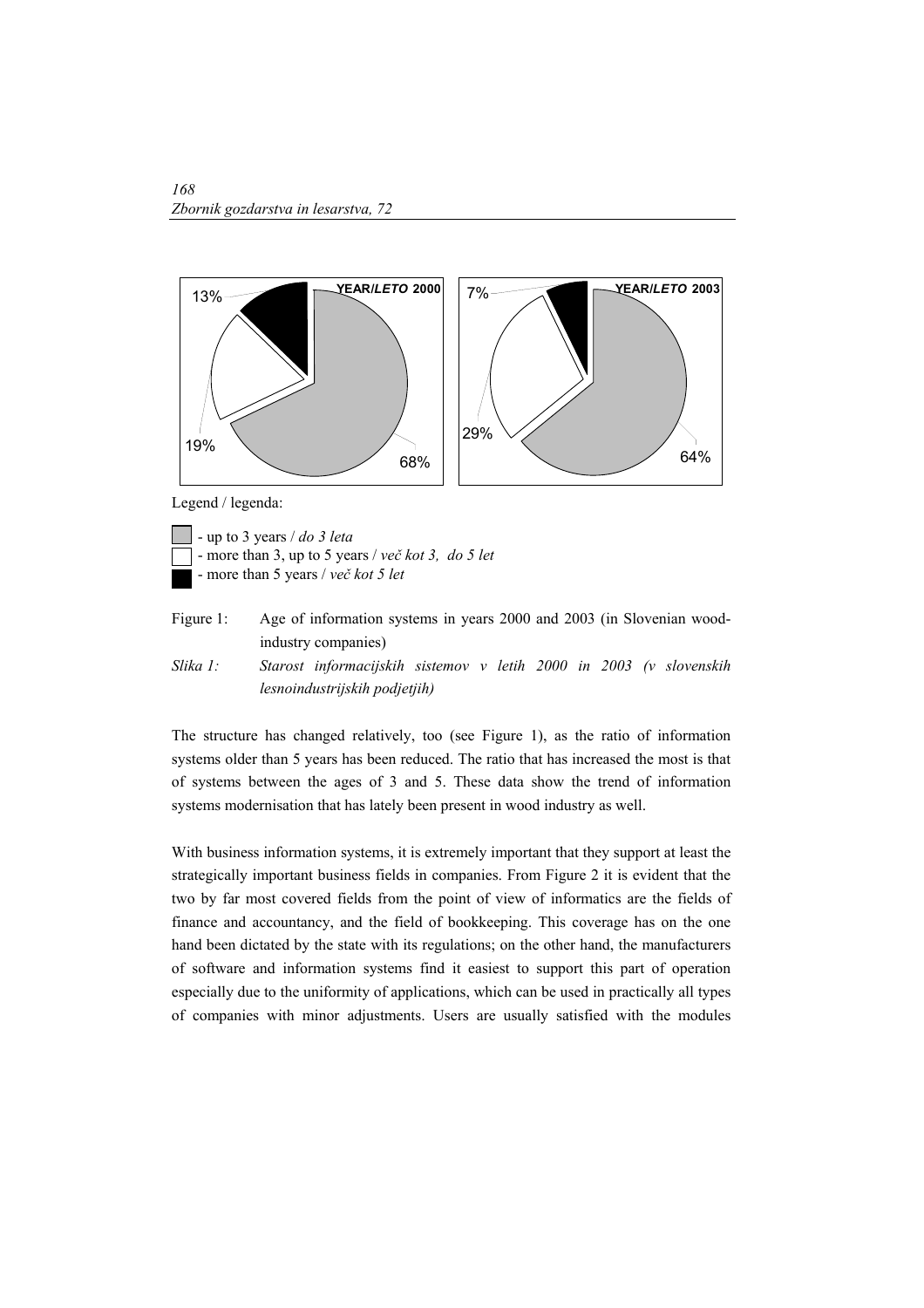covering these fields because of their clearly defined (also by law) elements. A small decrease in values had been noted with both evaluations, but it is estimated that this is merely a consequence of higher information awareness among the users than the actual coverage of these processes.





*Slika 2: Pokritost poslovnih procesov z informacijskim sistemom (v slovenskih lesnoindustrijskih podjetjih) (ocene: 1-zelo slabo pokrit, 5-zelo dobro pokrit)* 

Sales, purchasing and storage have a satisfactory coverage. These processes are much more complicated for installation into the information system due to their characteristics and user demands, but the procedures in these processes are relatively easily defined. Because of an increased importance of logistics, the recent years have seen better information support of these three processes, the process of sales being the most prominent one. The latter has the closest link with introducing new approaches in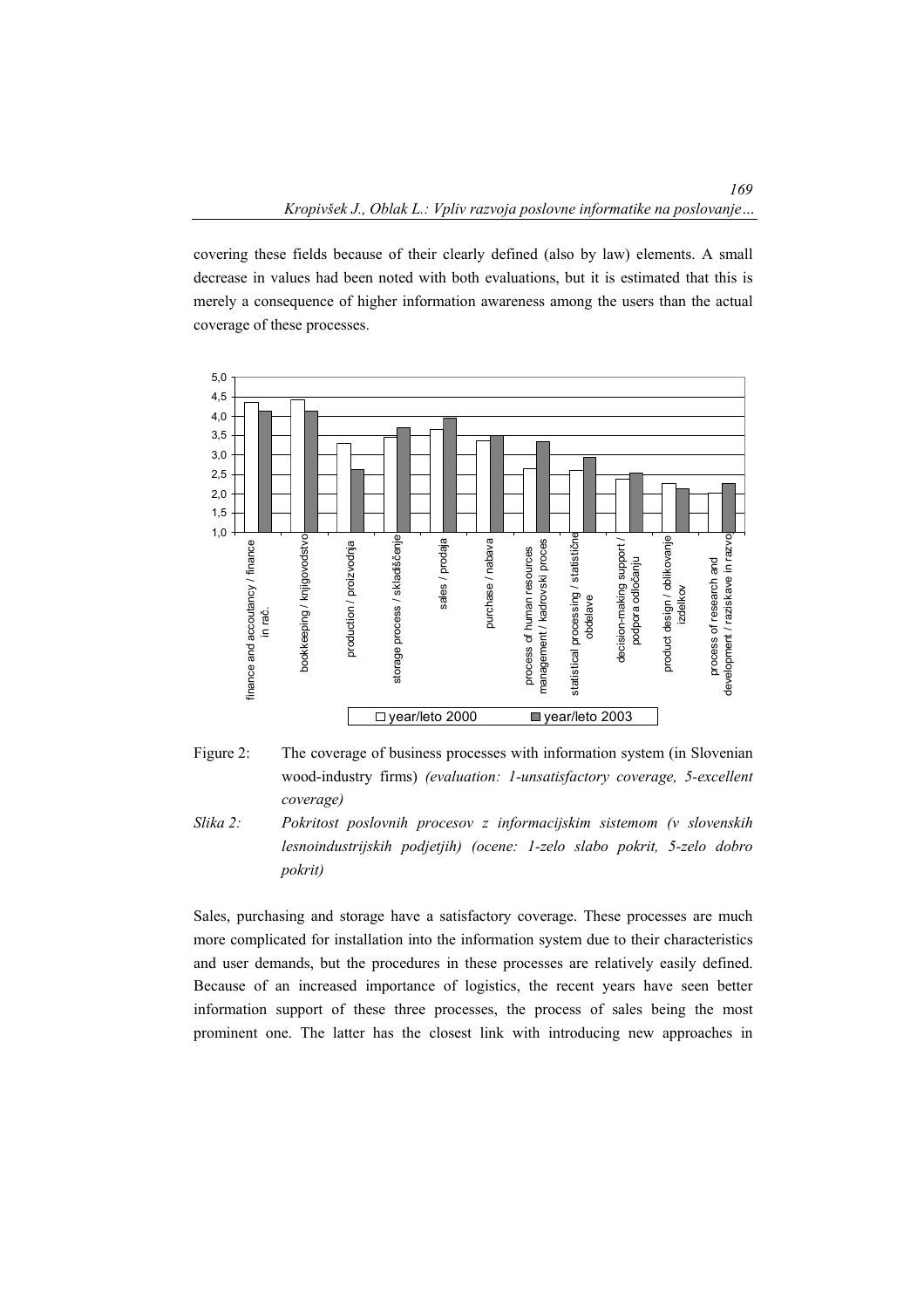marketing and new communication ways with customers (e.g. online sales and customer operation).

With production process information coverage in the year 2000, we were determining the estimation to exceed expectations. The reasons for this were sought especially in different user demands, mostly of the opinion that production-planning coverage with the information system already meant the production process support; they understood differently the integration process of production planning in the information system (in some companies planning is carried out with general programmes, e.g. Excel, and still they consider this to be information support process). A clearer picture of production process information support was seen in 2003, when it fell from 3.31 to 2.63 at relatively small standard deviation  $(-1)$ . We are estimating that information coverage of the production process has not decreased but has (in some cases) actually improved. In general, the production process had good coverage in companies where non-solid wood furniture (made from wooden boards) is produced, while in production of solid wood furniture the process did not have such good coverage. In solid wood furniture production (e.g. chairs), production monitoring is quite difficult due to a high number of component parts and work operations (manual as well as machine); in production planning it is important to consider the fact that quality of some items during the working process will become unsatisfactory owing to the specific nature of material, and therefore careful planning is questionable and difficult. Information coverage of the remaining five processes was relatively poor in the year 2000, but in recent years a visible progress has been noticed in information coverage of the human resources management, as the employees are becoming the (most) important strategic source for companies due to their abilities and knowledge, and therefore they need special treatment. Similarly, noticeable progress can be seen in information support to decision-making, making it of higher quality and better argumentation. Information coverage of the process of development was indeed better in 2003 than in 2000, but it is too early to discuss its satisfactory coverage.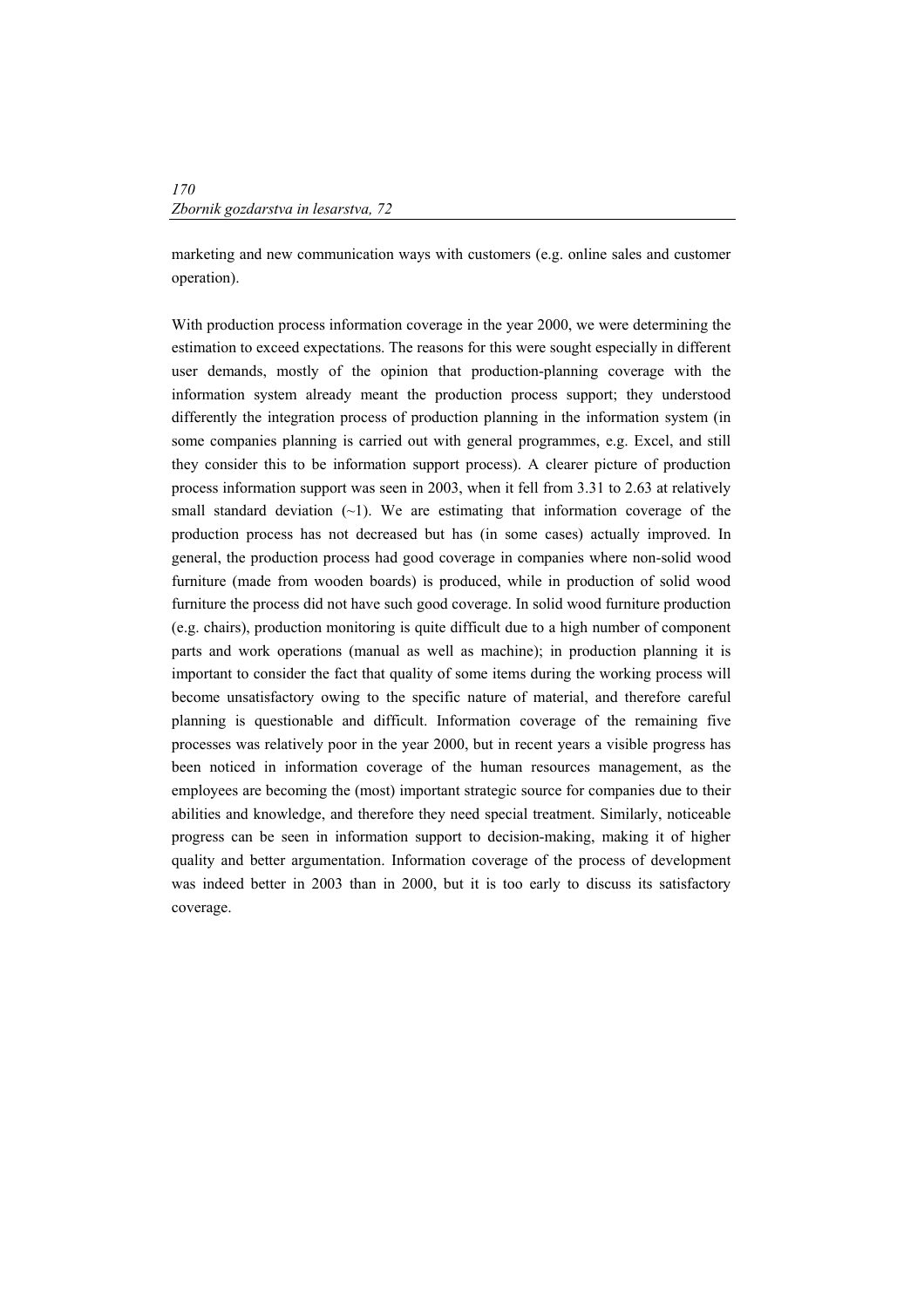### **4.2.3 Basic business informatics course of development**

Osnovne smernice razvoja poslovne informatike

In researching the basic (strategic) guidelines of business informatics development in wood industry companies, no major differences between the two surveys (the year 2000 and 2003) have been discovered. According to our expectations based on relatively bad estimations of information coverage of the production process from the previous point, the main guideline is development of informatics to support planning, controlling and monitoring the production process. In the evaluation from Figure 1 it needs to be emphasised that the majority (almost 70%) of the estimations were 5 (the most important). A relatively small standard deviation in this estimation confirms the levelling of estimations between the surveyed companies. Support to the sales / purchase process in the sense of informatics development in supporting non-paper operation and with the goal of achieving faster responses to demands from the market also gained a high estimation.

Table 1: Ways of organisational changes in view of their importance (in Slovenian wood-industry companies) (1-not important, 5-very important)

|                                          | Year 2003 / Leto 2003 |             | Year 2000 / Leto 2000 |             |
|------------------------------------------|-----------------------|-------------|-----------------------|-------------|
| Guideline / Smernica                     | Average/              | Standard    | Average/              | Standard    |
|                                          | Povprečje             | deviation / | Povprečje             | deviation / |
|                                          |                       | Standardni  |                       | Standardni  |
|                                          |                       | odklon      |                       | odklon      |
| Support to the production process /      | 4,47                  | 0.88        | 4.63                  | 0.53        |
| Podpora proizvodnemu procesu             |                       |             |                       |             |
| Support to the sales/purchase /          |                       | 0.78        | 4.30                  | 0.75        |
| Podpora prodajno/nabavnemu procesu       | 4,13                  |             |                       |             |
| Support to the development process /     | 3.69                  | 0.98        | 3.88                  | 0.86        |
| Podpora razvojnemu procesu               |                       |             |                       |             |
| Support to the decision-making process / | 4,00                  |             | 4.05                  | 1,00        |
| Podpora procesu odločanja                |                       | 0.50        |                       |             |

*Preglednica 1: Osnovne smernice razvoja informatike (v slovenskih lesnoindustrijskih podjetjih) (ocene: 1-najmanj pomembna, 5 najbolj pomembna)*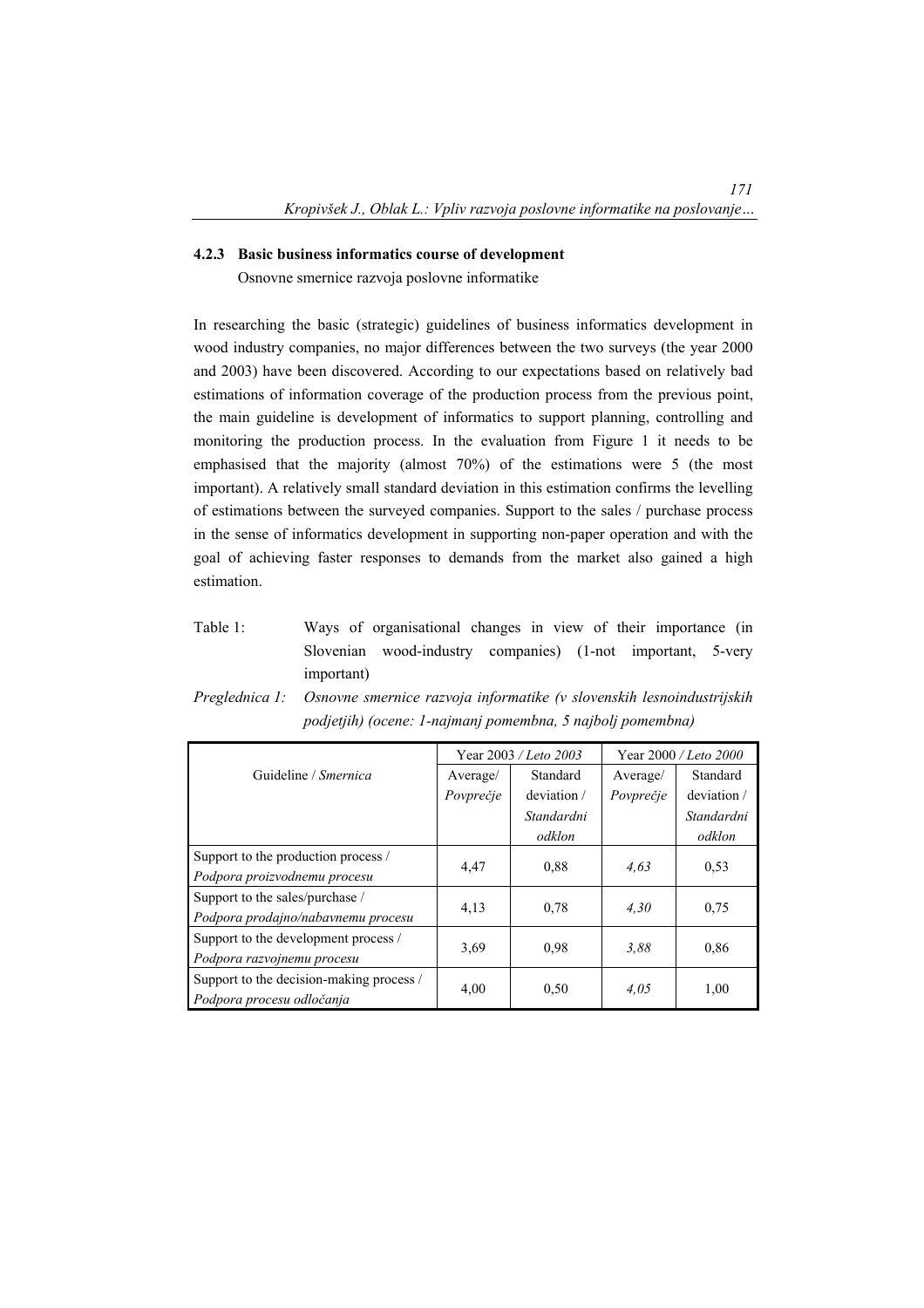Efficient information support to the decision-making process and the development process definitely is having an important impact on long-term success of company operation, but companies assign a little less importance to this in their guidelines.

Results of these guidelines are already visible (see previous point), especially in the very much-improved information support to the sales and purchase process, a little less to the latter two. Some vagueness was present in the production process coverage; therefore, it was handled separately.

### **4.2.4 Production process informatisation analysis**

Analiza stanja informatizacije proizvodnega procesa

Not considering the high importance of information support to the production process in company strategic planning, the level of information coverage of this process was low. For this reason we sought the key problems in informatisation of production in wood industry companies. Analysing the level of the production process support, we were ascertaining the level of coverage for individual production activities on the one hand, and the estimation of importance of information support of individual activities on production informatisation on the other. Results are comparable to some other surveys (e.g. JOVAN, 2001, who performed his analysis in Slovenian manufacturing companies). By far the highest level of information support in the production process was established in preparation of necessary production documents and in documenting the production procedure. This is also evident from Figure 3.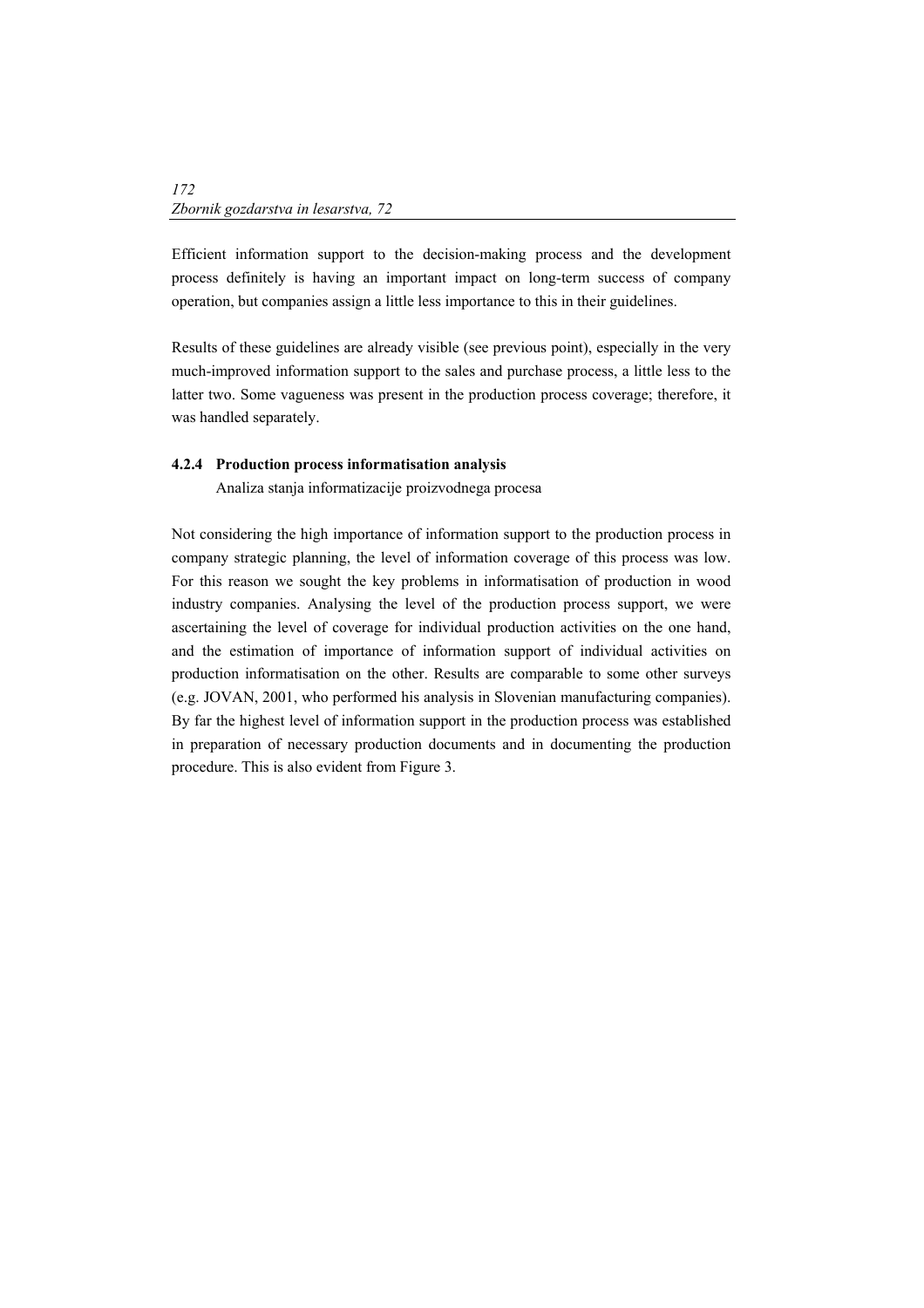



- Figure 3: Level of information support for individual processes and the importance of these for the level of production information support in the year 2001 (in Slovenian wood-industry companies) (evaluation: 1-unsatisfactory support, 5-excellent support)
- *Slika 3: Raven informacijske podprtosti proizvodnega procesa in pomembnost za informacijsko podprtost proizvodnje v letu 2001 (v slovenskih lesnoindustrijskih podjetjih) (ocene: 1-zelo slabo podprt, 5-zelo dobro podprt)*

As already mentioned, the highest level of information support to the production process in Slovenian wood industry companies was established in documenting the production procedure and in preparation of necessary production documents, both of which belong to the most important factors of the production information support. The level of information support to tracing products is just as high, which again is in accordance with this activity importance. With day-to-day tracing of the technological process and with production planning, we can ascertain that the level of information support is good; the companies themselves even estimate that these two activities are most important for information support. Other factors of production information support are either less

*173*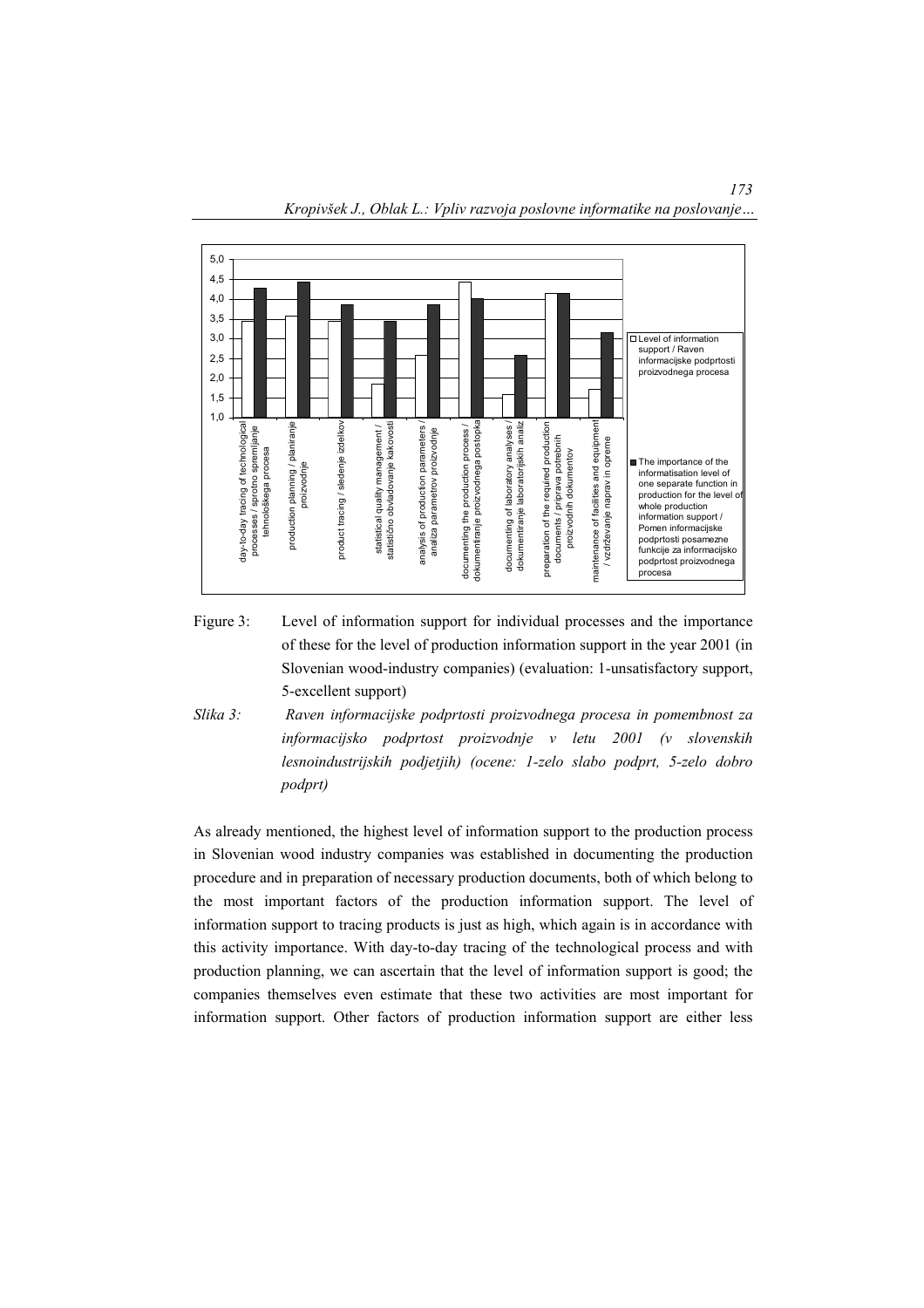important and thus less supported or quite important but their informatisation has not been carried out yet (e.g. statistical quality management and the analysis of production parameters).

The biggest problem of manufacturing, therefore wood industry companies as well, is lowering the series size and the increase in number of (smaller) orders. Other than that, there is a trend of an increased number of special orders, which sometimes makes even the explicitly mass productions (e.g. production of interior doors) to become more orientated toward the individual. We can claim that the mastery of (such a changed) production process is above all an information problem.

In production planning, we determined the greatest deficiencies in production tracing, as data about production state is virtually non-existent or it is not up-to-date and rather inaccurate. Production planning is made difficult also because of inaccurate and not upto-date stock examinations of the basic materials, which is especially true for some types of materials such as stock of wood (proper quality, appropriate moisture content and dimensions, etc.), as delivery time, i.e. time for material preparation (drying), is fairly long. The consequence of inadequate production planning and tracing is also big interphase stocks, which (needlessly) take up production space, and along with that represent expenses. Finally, we also determined that due to (information) disconnectedness of contemporary CNC production machines, i.e. systems between themselves and with the production planning process, they are often unused (this goes for their quantity capabilities and abilities of quality treatment); on the other hand, on computer controlled machines (CNC, NC) in the studied wood industry companies only about 20% (on average) of production operations are carried out on work-pieces (this ratio depends on the type of production of course, but in the best cases it reaches up to 40%). This is also one of the limitations in reengineering of production process and its informatisation, as investment in new, state-of-the-art production technology is very high; therefore, an improvement in this field is not expected shortly.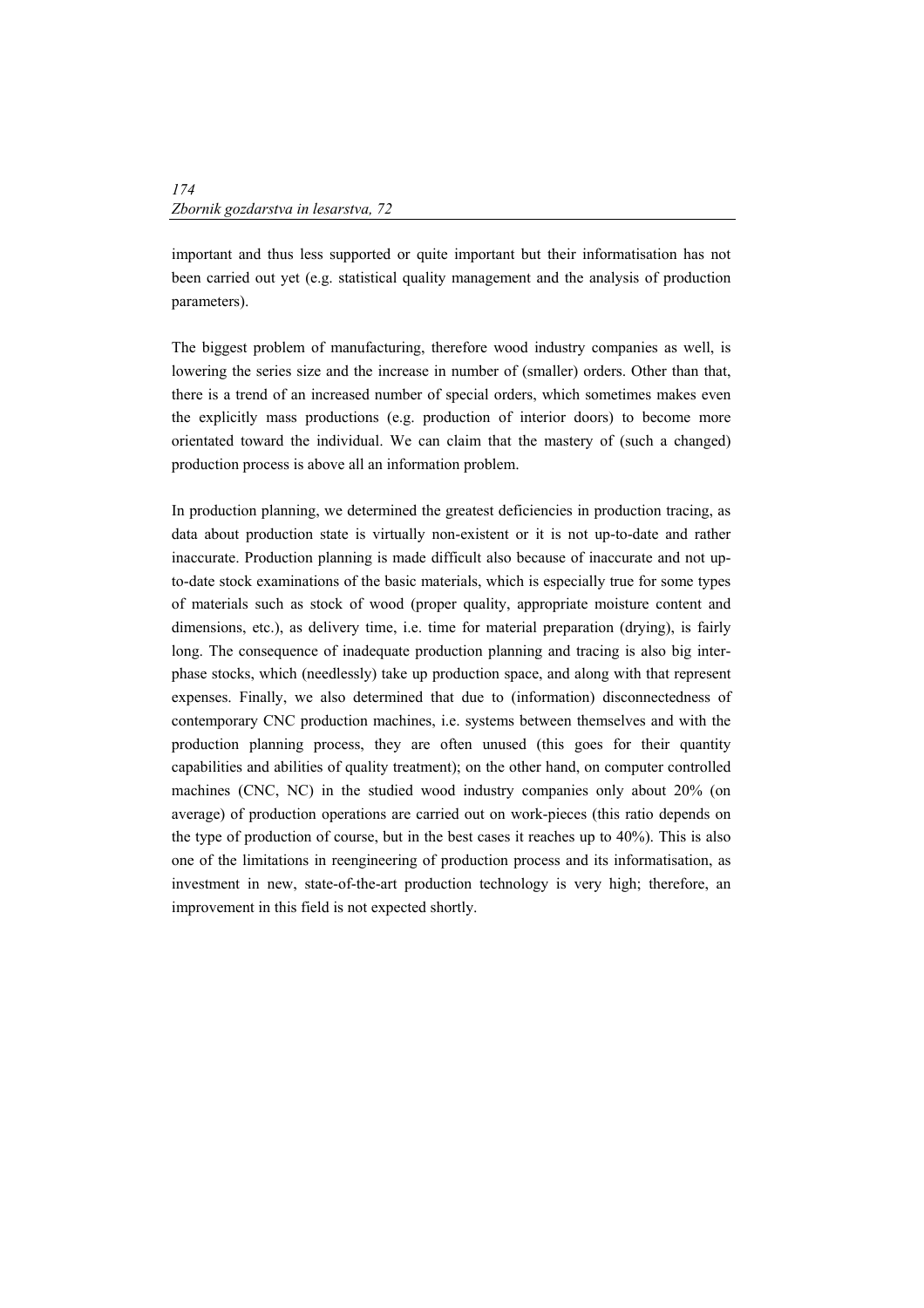# **5 FINAL DISCUSSION**  ZAKLJUČNA DISKUSIJA

Recent technological achievements in the field of information and communication technology (IcT) are offering completely new opportunities to the process of globalisation and the existence of information society. Indirectly this is having an affect on development of business environment, and on building new foundations for success of company business operations.

With the theoretical analysis of the influence of informatics on ensuring environment adapted and successful business, we determined a range of influences, the most important among which are Internet services and electronic business, integrated business information systems with the emphasis on production informatisation and tools and services to support decision-making in companies. This proves that informatics does have an important influence on ensuring environment adapted and successful business. Its basic role is to support managerial process of planning, organisation and control by enabling qualitative decision-making. With analysing the state (of problems) in wood industry companies, we were establishing their problems and ascertained that this statement is true also for (Slovenian) wood industry companies, where some particularities were emphasised. This confirmed our first thesis.

On the basis of the established differences between the theoretical analysis of the influence of business informatics on the (organisation of) companies and the actual state of informatisation of business in wood industry companies, we inferred that Slovenian wood industry companies are not adequately prepared for globalisation processes in the field of business informatics. Informatisation of operation is problematic especially in supporting the production process, and deficiencies are also found in introducing electronic business in the present operation. Some characteristics and differences are also the consequence of the specificity of wood industry companies, having an impact also on business informatisation. These can be found especially in the specificity of the most important work object (i.e. wood), affecting primarily the performance the production, sales and purchasing processes. We encounter, for instance, the problem of a great number of retraining work-pieces and due to this many problems in tracing and production planning. Bad information support of individual parts causes problems in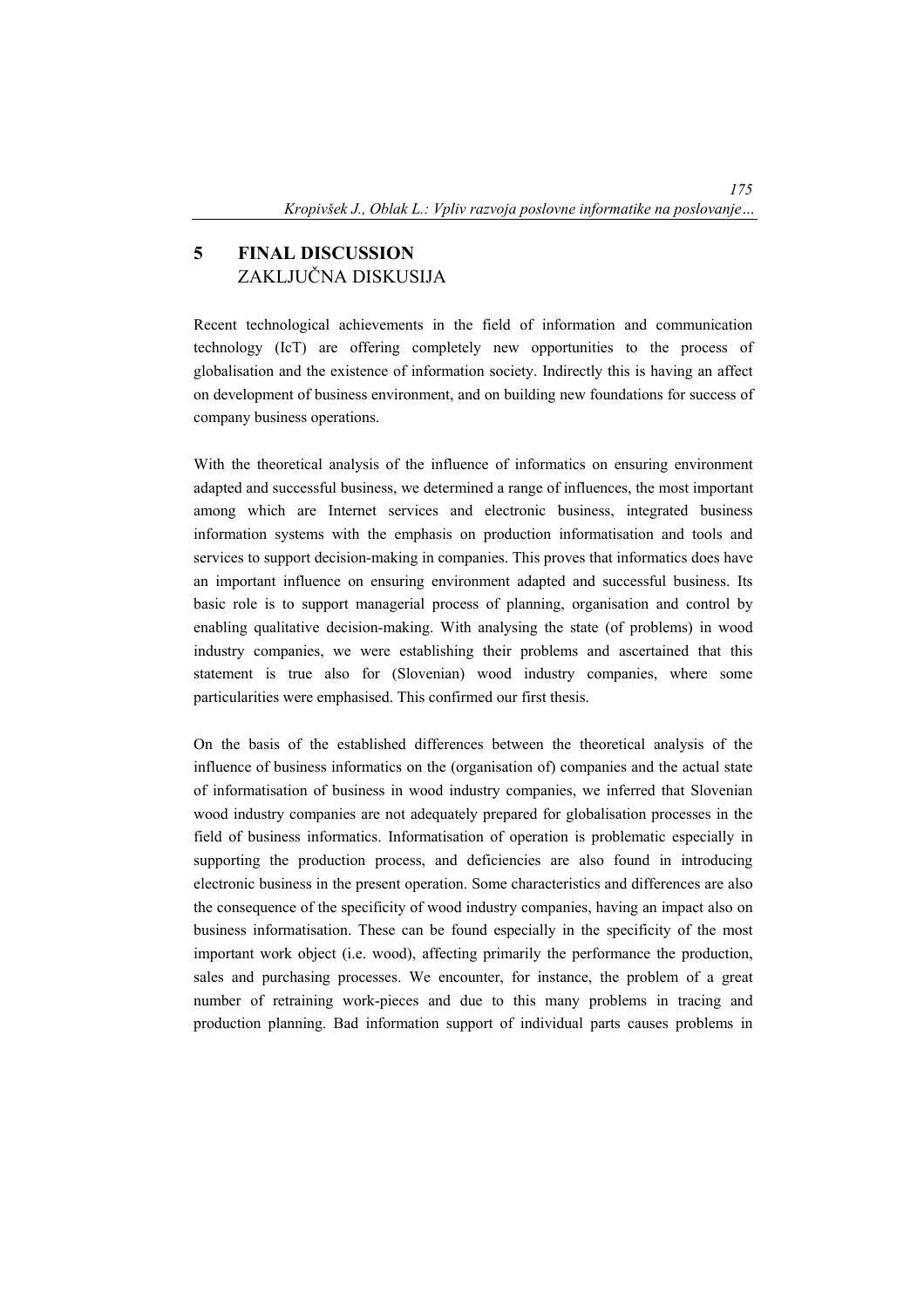material flows (bottlenecks), in overusing of material, in production planning, etc. This confirmed our second thesis.

In processing data from the analysis of the state in wood industry companies, we determined that the differences between the acquired data are not characteristic (in most cases standard deviation from the arithmetical mean was very small), from which we may induce small differences among Slovenian wood industry companies to do with information support of the business process. This confirmed our third thesis.

We determined and proved the importance of informatisation of business in ensuring adapted (and adaptable) organisation of business. Here we need to mention above all informatisation of managing (planning, tracing, etc.) the production process considering all the particularities of this process in wood industry companies. Before the production process informatisation can take place, according to the present state in wood industry companies, the following has to be carried out: (1) defining thoroughly the production process particularities; (2) informing the employees about the advantages brought on by informatisation; (3) qualifying and educating the employees for new working obligations; (4) ensuring mechanisms for tracing and controlling in manual gathering of information; (5) forming a project group which will co-operate actively (with authorisation and responsibility) in the project of informatisation; (6) defining the level of production information support still being economically justified; (7) modernising the production technology enabling introduction of state-of-the-art information technologies.

One of the key conditions for successful globalisation of business is also ensuring organisational and technological conditions for introducing and the introduction of electronic business itself. Due to the growing importance of fast and founded decisionmaking, the informatisation of the decision-making process ensuring (appropriately processed and represented) data and information for decision-making at all decisionmaking levels in a company is getting increasingly important as well. On the basis of the established current trends in the field of business informatics and the problems in wood industry companies, we put together recommendations for change in the field of business informatics in these companies at a model level, which led us to reach the aim of the research.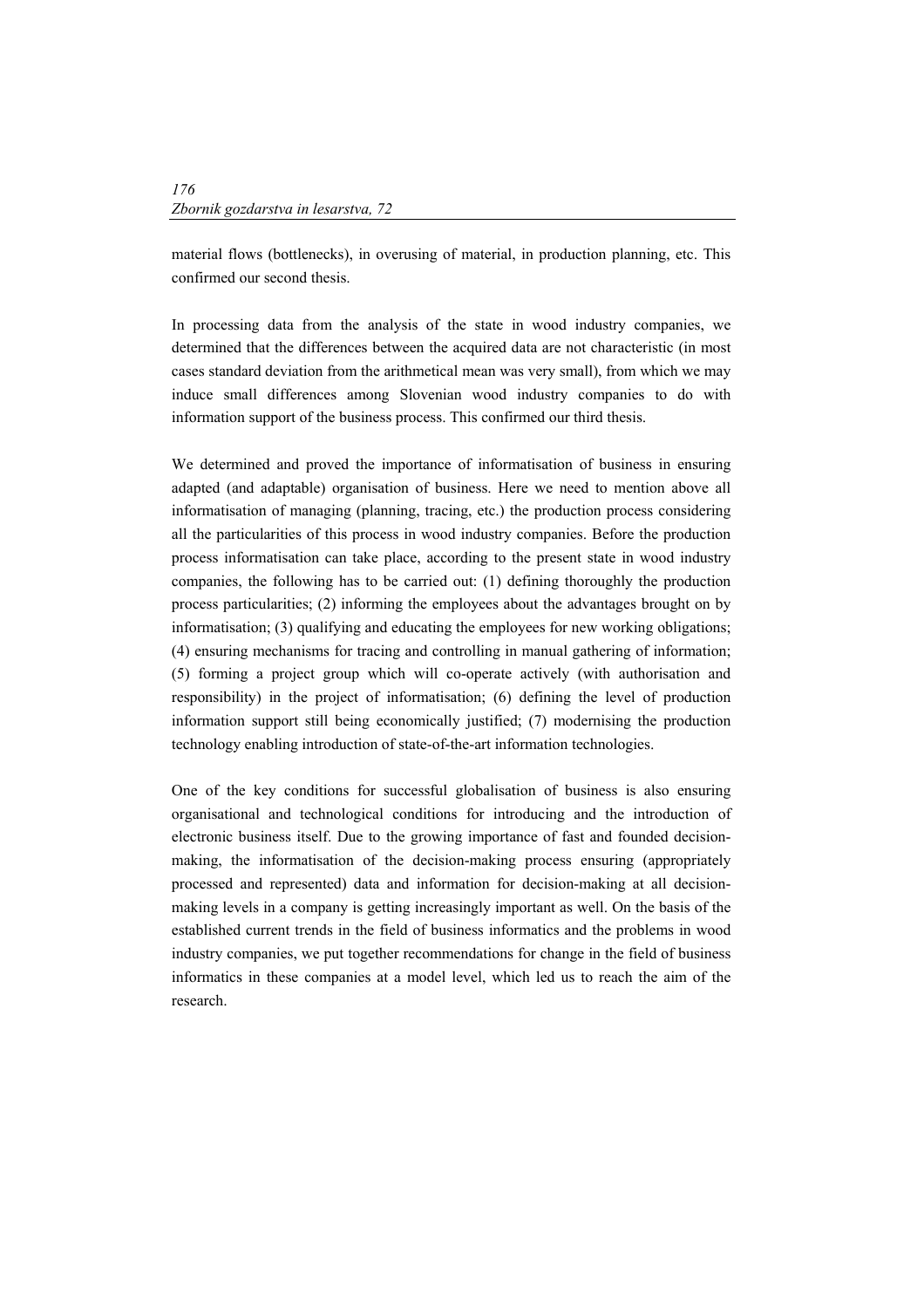# **6 CONCLUSIONS**  ZAKLJUČKI

The globalisation process of the business environment is no doubt very closely associated with the development of business informatics. Rapid development of information and communication technology is being observed, intensifying the effectiveness of data processing, transfer and security. Along with this development, there is a change and upgrading of the contents of business processes as well as possibilities of their information support. Effective use of novelties in the field of business informatics enables companies to develop a range of competitive advantages, some of which are even crucial for its existence (i.e. successful business) due to a close connection with the global business environment. This is of course also true for Slovenian wood industry companies. Within the framework of the theoretical research, we analysed some of the most important elements of this development and their impact on business operation. Within the framework of the practical research it was established that Slovenian wood industry companies do not consider some of these development elements in their business operation, as they are introducing them in their operation too slowly. An interesting realisation comes to mind that the analysis included companies, which acknowledge the informatics to have the status of strategic importance, yet on the other hand informatics in the (present) strategies of these companies only has a relatively inferior position. From this we can induce that companies are getting to know the opportunities being enabled by the introduction of state-of-the-art business informatics, yet they (still) do acknowledge it to have primarily an infrastructural part in strategy performance.

In our estimations and findings from the analysis of the current state of affairs, the majority of Slovenian wood industry companies are adequately equipped with information technology; some greater deficiencies have on the other hand been established in content information support of the business process. Problems mostly derive from an inadequate organisation of business, especially in some areas. The production process in these companies was studied more into detail, and a range of deficiencies was established, almost all deriving from the problem of this process organisation.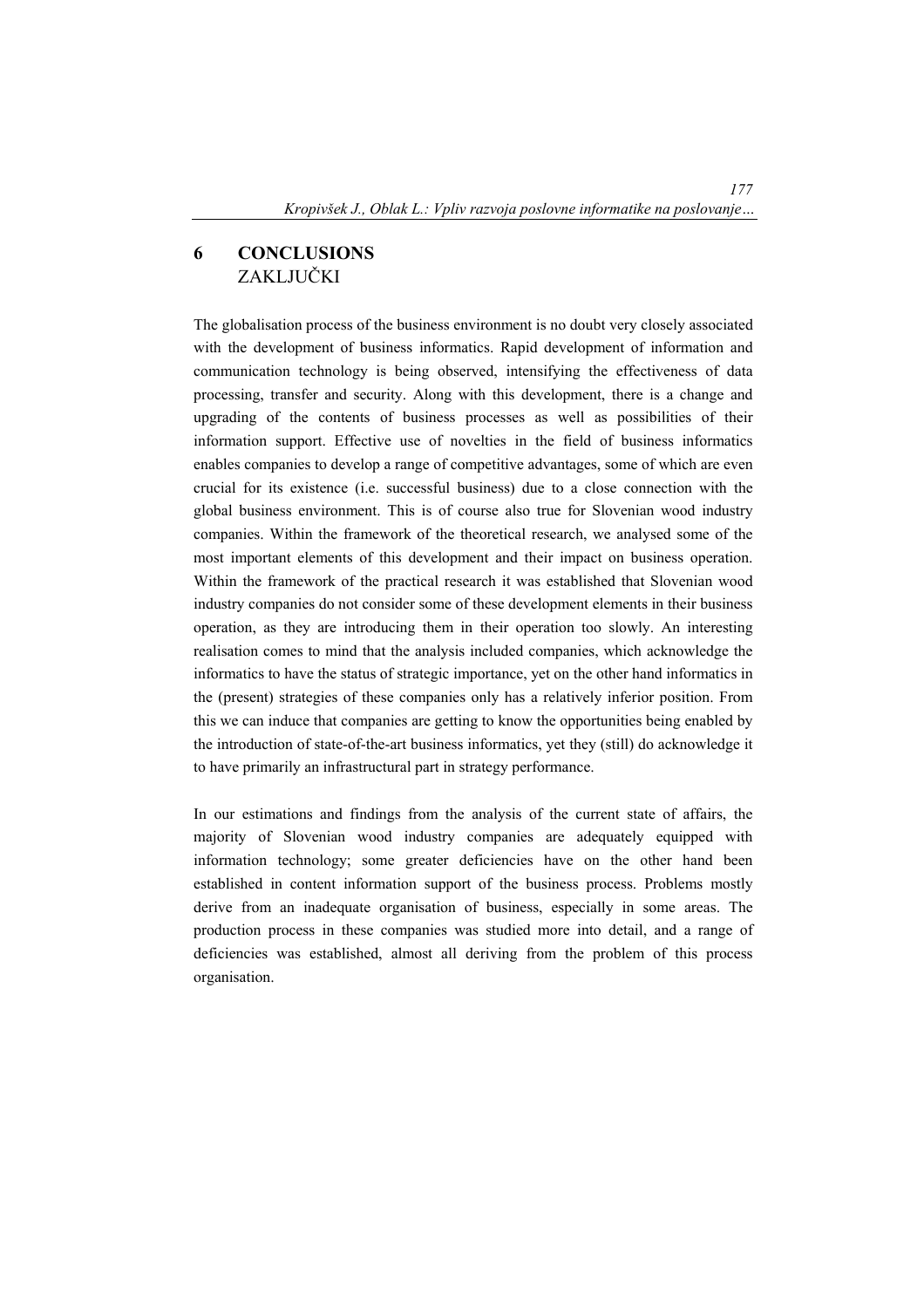Solutions of the described deficiencies in Slovenian wood industry companies arise from theoretical findings. Some of the most important ones have also been indicated in the research. Managers of Slovenian wood industry companies find similar solutions and required measures for organising the situation in this field. With the method of script (part of the questionnaire), we determined that managers of Slovenian wood industry companies believe that in order to enter the global market a certain degree of business informatisation is by all means needed as well as use of competitive advantages of the state-of-the-art information technology. At the same time they realise that development of informatics, business process reengineering and its informatisation are the three key factors of successful global business operation. This proves the accuracy of our findings and claims, and at the same time indicates that the state in this field in Slovenian wood industry companies will continue to improve.

### **7 POVZETEK**

*Proces globalizacije poslovnega okolja je tesno povezan z razvojem poslovne informatike, ki ima velik vpliv na njegovo spreminjanje in oblikovanje, hkrati pa učinkovita uporaba novosti na področju poslovne informatike omogoča podjetjem, da razvijejo vrsto konkurenčnih prednosti. Nekatere med njimi so za podjetja zaradi tesne povezanosti z globalnim poslovnim okoljem celo nujne za njihov obstoj oziroma uspešnost poslovanja. To seveda velja tudi za slovenska lesnoindustrijska podjetja.* 

*V okviru teoretične raziskave smo analizirali nekatere najpomembnejše prvine tega razvoja in njihov vpliv na poslovanje podjetij. V okviru praktične raziskave, ki smo jo opravljali s pomočjo metode klasičnega vprašalnika v letih 2000 in 2003, pa je bilo ugotovljeno, da slovenska lesnoindustrijska podjetja določenih prvin tega razvoja pri svojem poslovanju ne upoštevajo oziroma jih prepočasi uvajajo v svoje poslovanje. Zanimivo pa je spoznanje, da v analizo vključena podjetja priznavajo informatiki status strateškega pomena, po drugi strani pa ima informatika v (trenutnih) strategijah teh podjetij razmeroma podrejen položaj. Večje pomanjkljivosti so bile ugotovljene predvsem pri vsebinski informacijski podprtosti poslovnega procesa, medtem ko je informacijska tehnologija v teh podjetjih razmeroma sodobna.*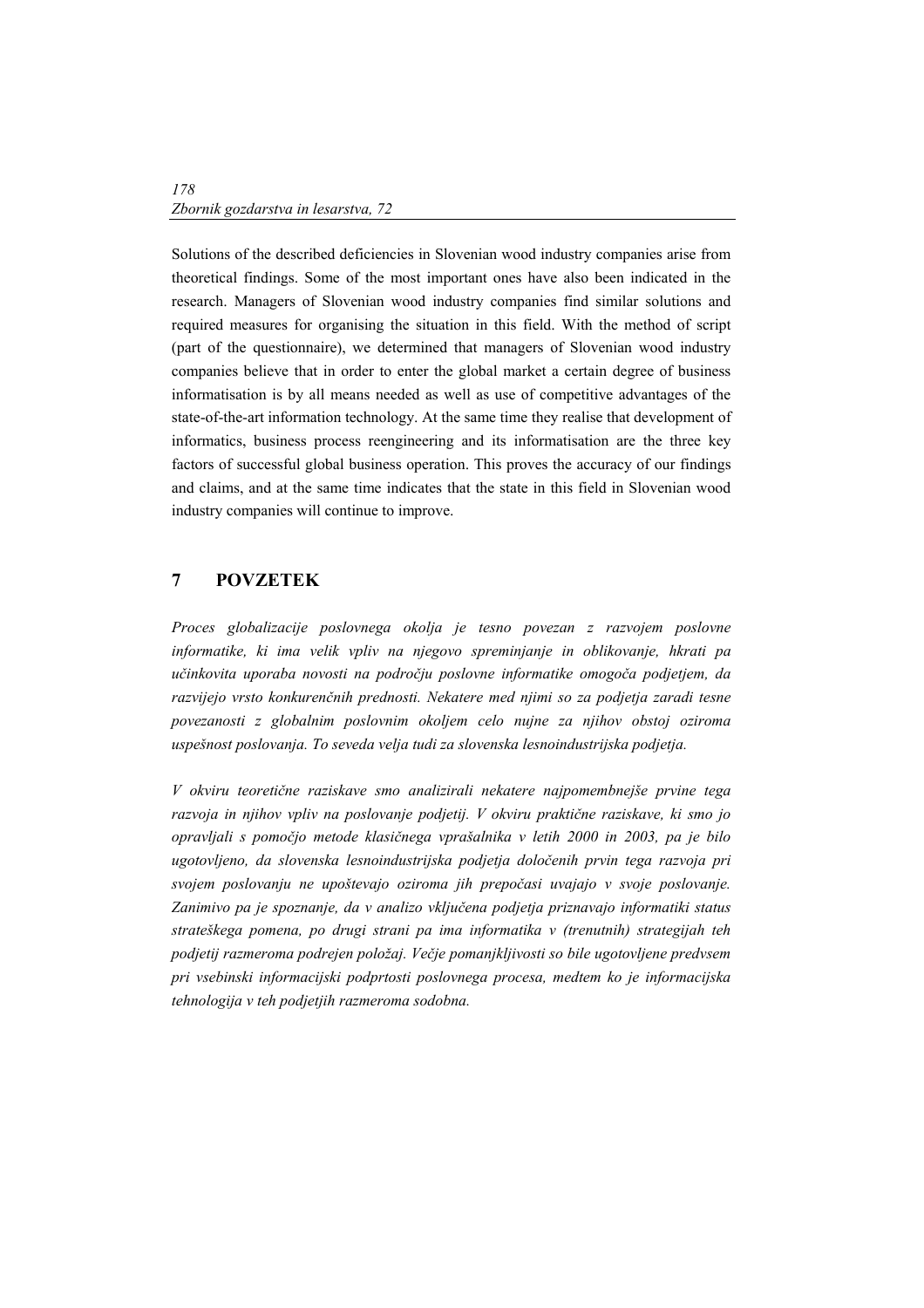*Proizvodni proces je ne glede na svojo osrednjo vlogo, ki jo ima v lesnoindustrijskih podjetjih, po naših ocenah zelo slabo informacijsko podprt, kar povzroča vrsto problemov. Slednje smo podrobneje preučevali in glede na ugotovljene pomanjkljivosti predlagali, da je pred informatizacijo proizvodnega procesa treba glede na obstoječe stanje v lesnoindustrijskih podjetjih ta proces najprej temeljito prenoviti in opredeliti njegove posebnosti (predvsem pri planiranju in proizvodnji), določiti stopnjo informacijske podprtosti proizvodnje, ki je še ekonomsko upravičena, in posodobiti proizvodno tehnologijo, da bo omogočala uvajanje sodobnih informacijskih tehnologij.* 

*Rešitve prikazanih pomanjkljivosti v slovenskih lesnoindustrijskih podjetjih izhajajo iz teoretičnih ugotovitev. Nekatere najpomembnejše so v raziskavi tudi nakazane. Zanimivo je, da tudi ravnatelji slovenskih lesnoindustrijskih podjetij vidijo podobne možne poti in potrebne ukrepe za ureditev stanja na tem področju. S tem dokazujejo pravilnost naših ugotovitev in trditev, hkrati pa nakazujejo, da se bo stanje na tem področju v slovenskih lesnoindustrijskih podjetjih (kmalu) izboljšalo.* 

### **8 REFERENCES**  VIRI

- BOUDREAU, J.W. et al., 1994. Just Doing Business human resource information systems in the global organization.- v knjigi: Deans, P.C. (ed.), Karwan, K.R. (ed.): Global information systems and technology – focus on the organisation and its functional areas. Idea group publishing, Harrisburg, London: 424-443.
- GRONAU, N., 1994. Führungsinformationssysteme für das Management der Production. R. Oldenbourg Verlag, München, Wien, 247 s.
- JOVAN, V., 2001. Pregled stanja na področju avtomatizacije in informatizacije v slovenskih proizvodnih podjetjih.- v knjigi: Učinkovito informacijsko spremljanje in upravljanje proizvodnje v lesnopredelovalnem podjetju – zaključno poročilo. RCL, Pivka: 83-94.
- KOMENAR, M., 1997. Electronic marketing. John Wiley & Sons, Inc., New York, Chichester, Brisbane, Toronto, Singapore, Weinheim, 549 s.
- KOVAČIČ, A., VINTAR, M., 1994. Načrtovanje in gradnja informacijskih sistemov. DZS, Ljubljana, 316 s.